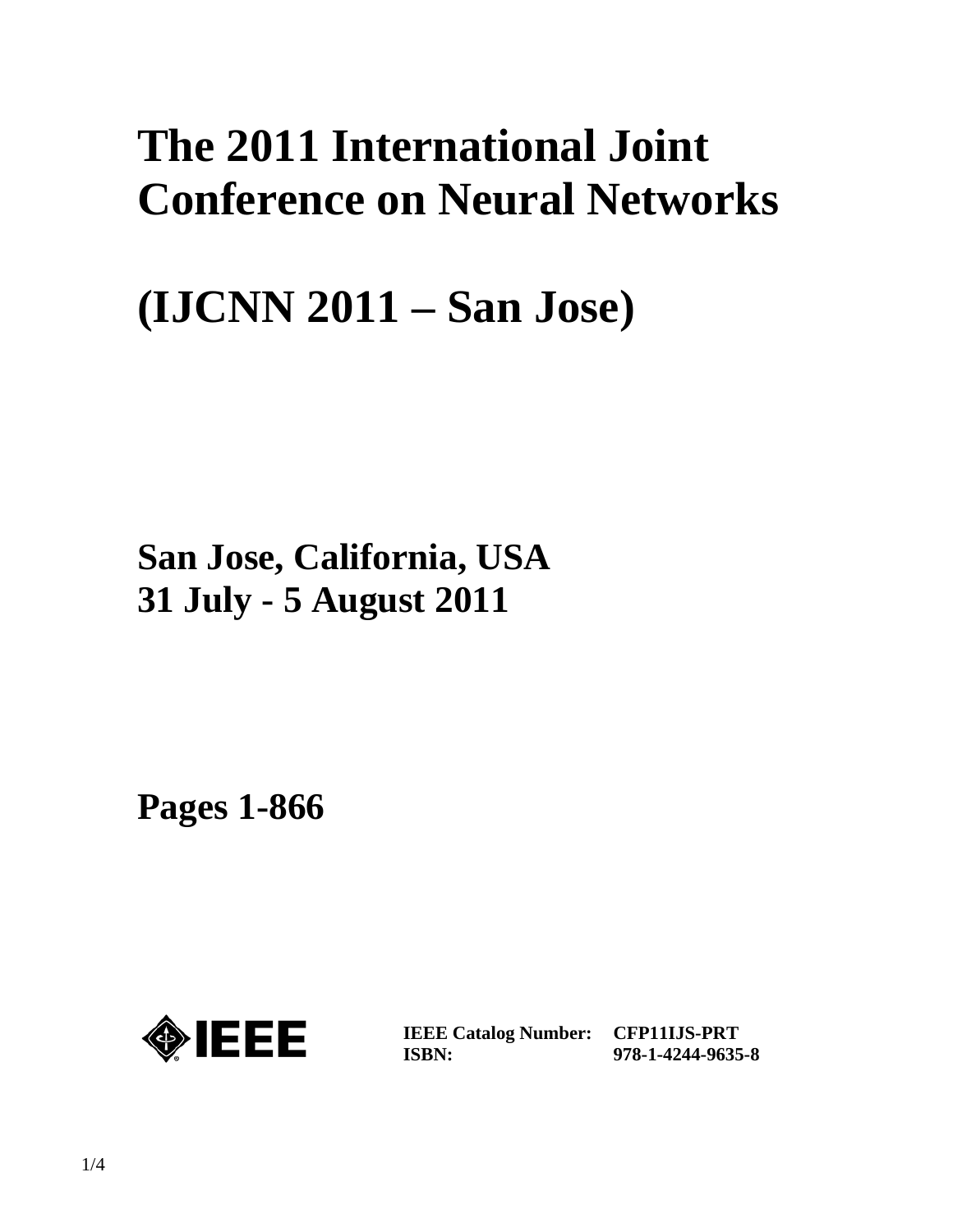|                | <b>Title and Author</b>                                                                                                                            | <b>Paper ID</b> | Page |
|----------------|----------------------------------------------------------------------------------------------------------------------------------------------------|-----------------|------|
| $\mathbf{1}$   | Efficient Levenberg-Marquardt Minimization of the Cross-Entropy Error Function                                                                     |                 |      |
| $\overline{2}$ | Beyond Probabilistic Record Linkage: Using Neural Networks and Complex<br><b>Features to Improve Genealogical Record Linkage</b>                   |                 |      |
| 3              | Fetal Electrocardiogram Extraction and R-Peak Detection for Fetal Heart Rate<br>Monitoring using Artificial Neural Network and Correlation         |                 |      |
| 4              | <b>Stochastic Analysis of Smart Home User Activities</b>                                                                                           |                 |      |
| 5              | Robust Model Predictive Control of Nonlinear Affine Systems Based on a<br><b>Two-layer Recurrent Neural Network</b>                                |                 |      |
| 6              | B-spline neural network based digital baseband predistorter solution using the<br>inverse of De Boor algorithm                                     |                 |      |
| $\overline{7}$ | A Low-Order Model of Biological Neural Networks for Hierarchical or Temporal<br><b>Pattern Clustering, Detection and Recognition</b>               |                 |      |
| 8              | Network-Based Learning Through Particle Competition for Data Clustering                                                                            |                 |      |
| 9              | Neural-Network-Based Optimal Control for a Class of Nonlinear Discrete-Time<br>Systems With Control Constraints Using the Iterative GDHP Algorithm |                 |      |
| 10             | Optimal Control for Discrete-Time Nonlinear Systems with Unfixed Initial State<br><b>Using Adaptive Dynamic Programming</b>                        |                 |      |
| 11             | <b>Topic Model with Constrainted Word Burstiness Intensities</b>                                                                                   |                 |      |
| 12             | Semi-supervised feature extraction with local temporal regularization<br>for EEG Classification                                                    |                 |      |
| 13             | Temporal and rate decoding in spiking neurons with dendrites                                                                                       |                 |      |
|                | 14 Continuous Time Recurrent Neural Network Designed for KWTA Operation                                                                            |                 |      |
| 15             | Foraging Behavior in a 3-D Virtual Sea Snail Having a Spiking Neural Network Brain                                                                 |                 |      |
|                | 16 Emotions of Cognitive Dissonance<br>Jose F. Fontanari, Leonid I. Perlovsky, Marie-Claude Bonniot-Cabanac and Michel Cabanac. 0046Pg 95          |                 |      |
| 17             | <b>Exploring Speaker-Specific Characteristics with Deep Learning</b>                                                                               |                 |      |
| 18             | <b>Neural Networks for Model Predictive Control</b>                                                                                                |                 |      |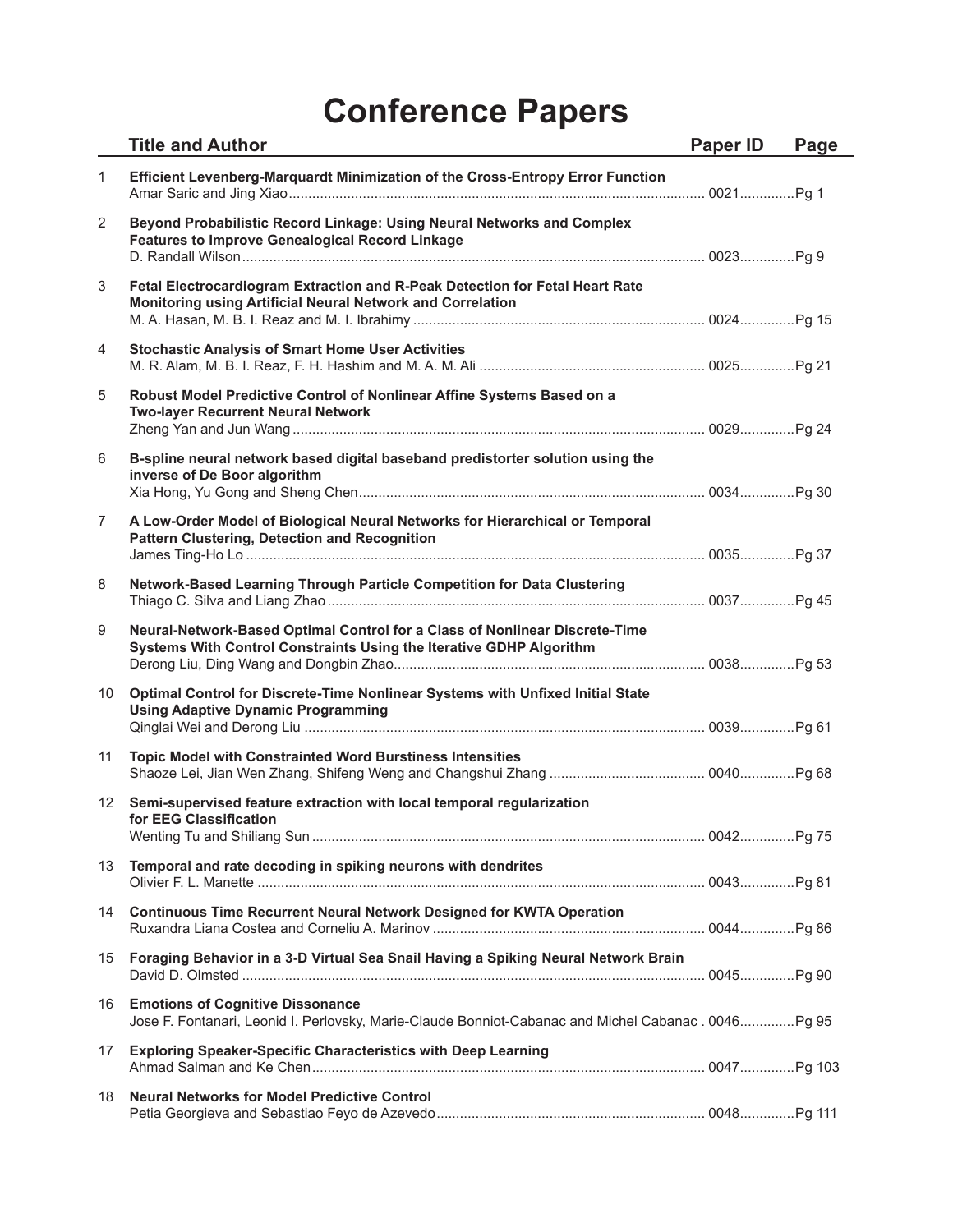|    | <b>Title and Author</b>                                                                                                   | <b>Paper ID</b> | Page |
|----|---------------------------------------------------------------------------------------------------------------------------|-----------------|------|
| 19 | Residential Energy System Control and Management using Adaptive<br><b>Dynamic Programming</b>                             |                 |      |
| 20 | Boundedness and Convergence of MPN for Cyclic and Almost Cyclic<br><b>Learning with Penalty</b>                           |                 |      |
| 21 | A Multi-state Model of Cortical Memory                                                                                    |                 |      |
| 22 | On the Clustering of Large-scale Data: A Matrix-based Approach                                                            |                 |      |
| 23 | ITR-Score Algorithm: a New Efficient Trace Ratio Criterion based Algorithm<br>for Supervised Dimensionality Reduction     |                 |      |
| 24 | Multi-task Beta Process Sparse Kernel Machines                                                                            |                 |      |
| 25 | Handwritten Chinese Character Identification with Bagged One-Class<br><b>Support Vector Machines</b>                      |                 |      |
| 26 | Adaptive Spiking Neural Networks with Hodgkin-Huxley Neurons and<br><b>Hebbian Learning</b>                               |                 |      |
| 27 | <b>Selecting Syntactic Attributes for Authorship Attribution</b>                                                          |                 |      |
| 28 | How the Core Theory of CLARION Captures Human Decision-Making                                                             |                 |      |
| 29 | Weight of evidence as a tool for attribute transformation in the preprocessing<br>stage of supervised learning algorithms |                 |      |
| 30 | <b>Conditional Multi-Output Regression</b>                                                                                |                 |      |
|    | 31 Prosody Dependent Mandarin Speech Recognition                                                                          |                 |      |
| 32 | Genetic Optimization of Ensemble Neural Networks for Complex Time<br><b>Series Prediction</b>                             |                 |      |
| 33 | Simulating Parkinson's disease patient deficits using a COVIS-based<br>computational model                                |                 |      |
| 34 | A theory of the brain - the brain uses both distributed and localist                                                      |                 |      |
|    | (symbolic) representation                                                                                                 |                 |      |
| 35 | <b>Bio-Inspired Balanced Tree Structure Dynamic Network</b>                                                               |                 |      |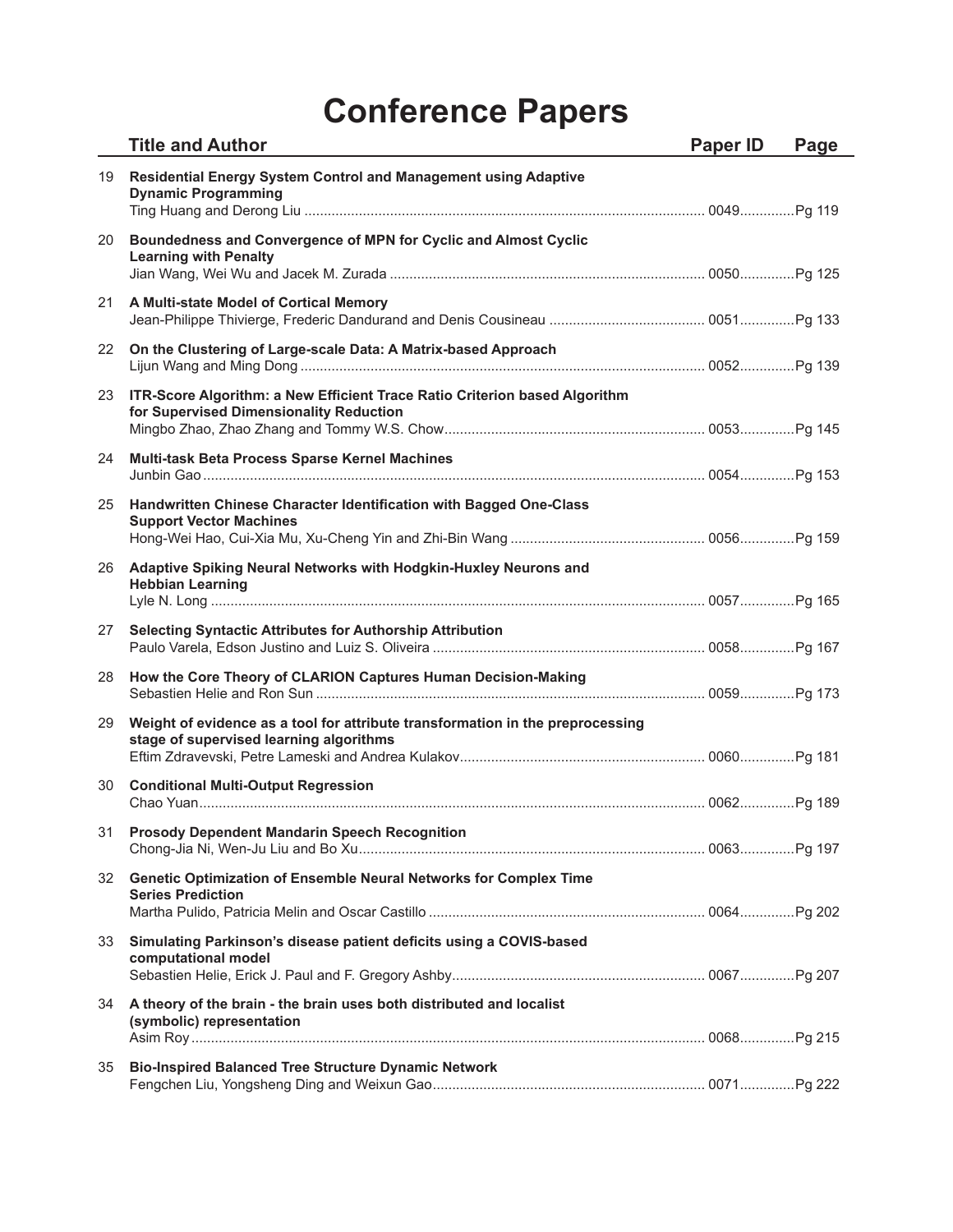|    | <b>Title and Author</b>                                                                                                                                                                    | Paper ID | Page |
|----|--------------------------------------------------------------------------------------------------------------------------------------------------------------------------------------------|----------|------|
| 36 | Density and Neighbor Adaptive Information Theoretic Clustering                                                                                                                             |          |      |
| 37 | <b>Computational Intelligence Methods for Underwater Magnetic-based</b><br><b>Protection Systems</b><br>Sergio Decherchi, Davide Leoncini, Paolo Gastaldo, Rodolfo Zunino,                 |          |      |
| 38 | GA-based Feature Selection Approach in Biometric Hand Systems<br>Rafael Marcos Luque, David Elizondo, Ezequiel Lopez-Rubio and Esteban Jose Palomo 0075Pg 246                              |          |      |
| 39 | An Outpost Vector Placement Evaluation of an Incremental Learning Algorithm<br>for Support Vector Machine                                                                                  |          |      |
| 40 | Agent Teams and Evolutionary Computation: Optimizing Semi-Parametric<br><b>Spatial Autoregressive Models</b>                                                                               |          |      |
| 41 | Distributed Parameter Bioprocess Plant Identification and I-Term Control<br><b>Using Centralized Recurrent Neural Network Models</b>                                                       |          |      |
| 42 | Some Experimental Results on Sparsely Connected Autoassociative<br>Morphological Memories for the Reconstruction of Color Images Corrupted by<br><b>Either Impulsive or Gaussian Noise</b> |          |      |
| 43 | <b>Comparing Evolutionary Methods for Reservoir Computing Pre-training</b>                                                                                                                 |          |      |
| 44 | A SOM-based Multimodal System for Musical Query-by-Content                                                                                                                                 |          |      |
| 45 | Discriminant Kernels derived from the Optimum Nonlinear Discriminant Analysis                                                                                                              |          |      |
| 46 | <b>Controlled Consensus Time for Community Detection in Complex Networks</b>                                                                                                               |          |      |
| 47 | Parallel Genetic Algorithms for Optimization of Modular Neural Networks in<br><b>Pattern Recognition</b>                                                                                   |          |      |
| 48 | Unsupervised Feature Selection and Category Formation for Mobile Robot Vision                                                                                                              |          |      |
| 49 | Attention Selection Model Using Weight Adjusted Topological Properties and<br><b>Quantification Evaluating Criterion</b>                                                                   |          |      |
| 50 | Neural Classification of Infrasonic Signals Associated with Hazardous<br><b>Volcanic Eruptions</b>                                                                                         |          |      |
| 51 | Robot Control with a Fully Tuned Growing Radial Basis Function Neural Network                                                                                                              |          |      |
| 52 | <b>Improving Question Retrieval in Community Question Answering</b>                                                                                                                        |          |      |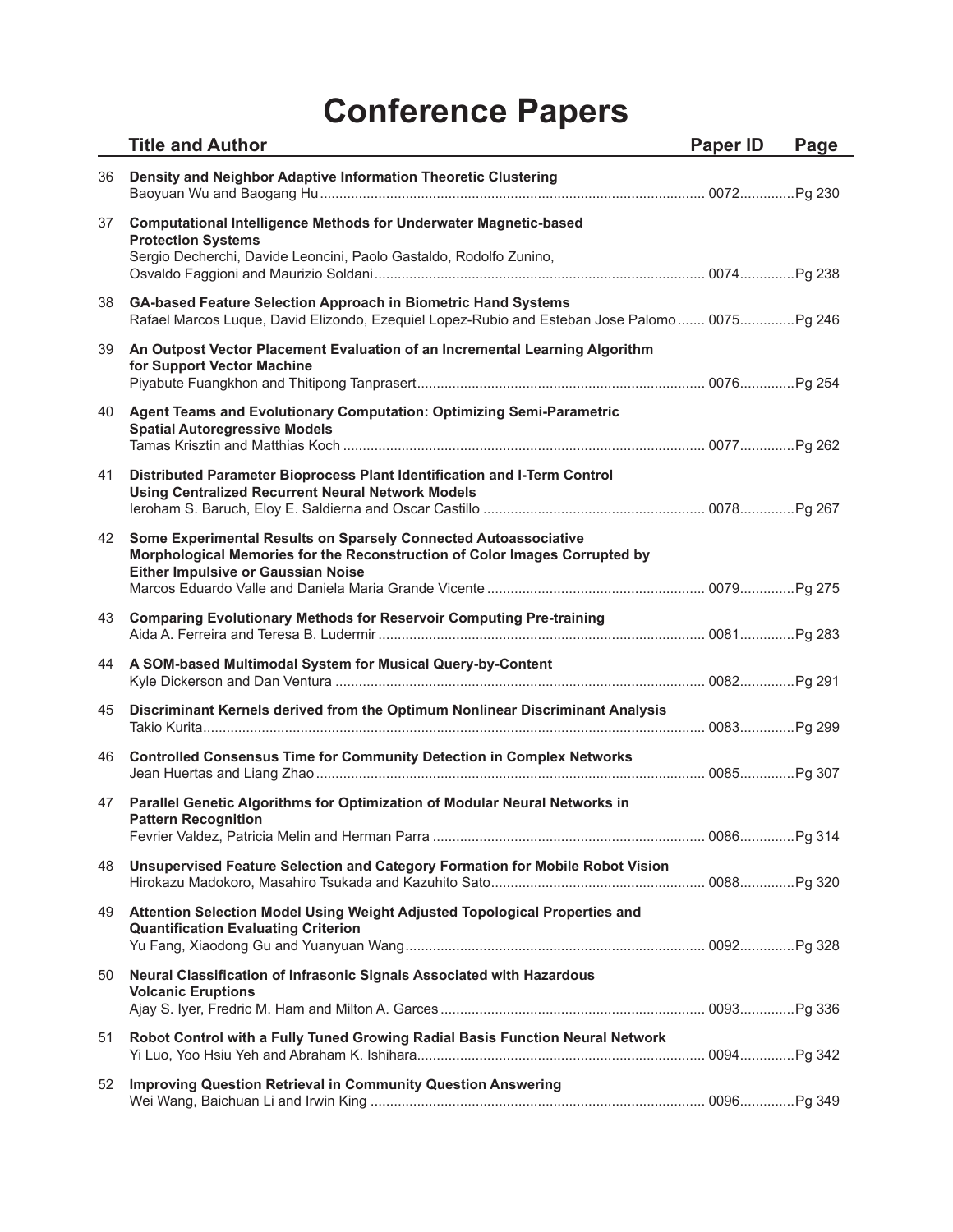|    | <b>Title and Author</b>                                                                                                                                             | <b>Paper ID</b> | Page |
|----|---------------------------------------------------------------------------------------------------------------------------------------------------------------------|-----------------|------|
| 53 | Autonomous learning of a human body model                                                                                                                           |                 |      |
| 54 | <b>Genetic Feature Selection in EEG-Based Motion Sickness Estimation</b><br>Chun-Shu Wei, Li-Wei Ko, Shang-Wen Chuang, Tzyy-Ping Jung and Chin-Teng Lin  0098Pg 365 |                 |      |
| 55 | Momentum Sequential Minimal Optimization: an Accelerated Method for<br><b>Support Vector Machine training</b>                                                       |                 |      |
| 56 | <b>Mental Disorders within a Cognitive Architecture</b>                                                                                                             |                 |      |
| 57 | Recognition Model of Cerebral Cortex based on Approximate Belief<br><b>Revision Algorithm</b>                                                                       |                 |      |
| 58 | Filter Bank Common Spatial Pattern (FBCSP) algorithm using online adaptive<br>and semi-supervised learning                                                          |                 |      |
| 59 | On Improving Trust-Region Variable Projection Algorithms for Separable<br><b>Nonlinear Least Squares Learning</b>                                                   |                 |      |
| 60 | Study on Gesture Recognition System Using Posture Classifier and Jordan<br><b>Recurrent Neural Network</b>                                                          |                 |      |
| 61 | Convergence of Algorithms for Solving the Nearest Point Problem in<br><b>Reduced Convex Hulls</b>                                                                   |                 |      |
| 62 | A Neural Circuit Model for nCRF's Dynamic Adjustment and its Application<br>on Image Representation                                                                 |                 |      |
| 63 | Creativity and Thinking according to Cognition-Language-Music Model                                                                                                 |                 |      |
| 64 | Magnification in divergence based neural maps                                                                                                                       |                 |      |
| 65 | Artificial Neural Network Performance Degradation Under Network Damage:<br><b>Stuck-At Faults</b>                                                                   |                 |      |
| 66 | A Neuromorphic Architecture From Single Transistor Neurons With Organic<br><b>Bistable Devices For Weights</b>                                                      |                 |      |
| 67 | Finding Dependent and Independent Components from Two Related Data Sets                                                                                             |                 |      |
| 68 | Towards the Grounding of Abstract Words: A Neural Network Model<br>for Cognitive Robots                                                                             |                 |      |
| 69 | <b>Parallel Semiparametric Support Vector Machines</b><br>Roberto Diaz-Morales, Harold Y. Molina-Bulla and Angel Navia-Vazquez 0123 Pg 475                          |                 |      |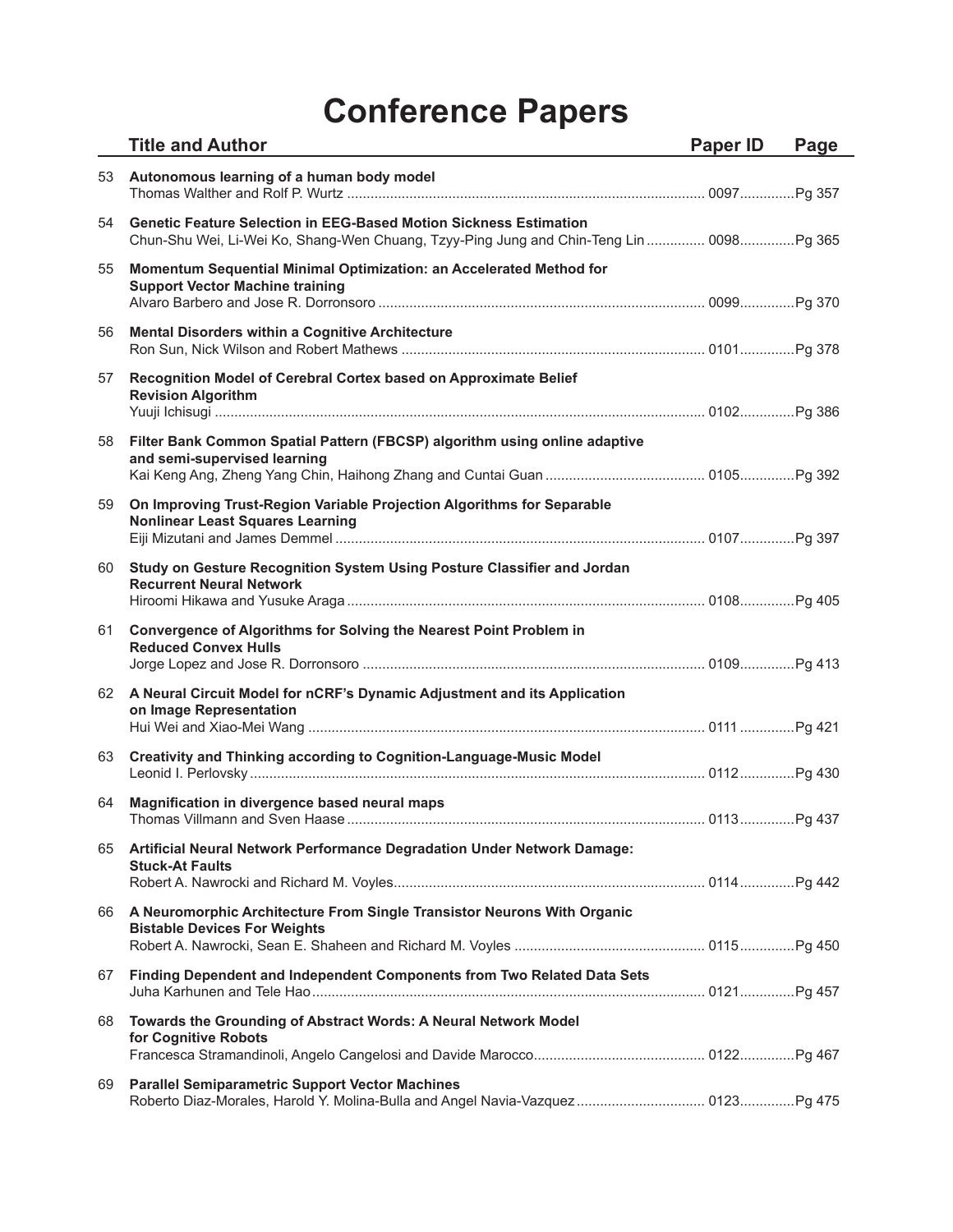|    | <b>Title and Author</b>                                                                                                                                                                                            | Paper ID | Page |
|----|--------------------------------------------------------------------------------------------------------------------------------------------------------------------------------------------------------------------|----------|------|
| 70 | Image Segmentation Based on Local Spectral Histograms and Linear Regression                                                                                                                                        |          |      |
| 71 | Adaptive Background Estimation using an Information Theoretic Cost for<br><b>Hidden State Estimation</b>                                                                                                           |          |      |
| 72 | <b>Mental Saccades in Control of Cognitive Process</b>                                                                                                                                                             |          |      |
| 73 | Perfect Recall from Noisy Input Patterns with a Dendritic Lattice Associative Memory                                                                                                                               |          |      |
| 74 | Power Wind Mill Fault Detection via one-class nu-SVM Vibration Signal Analysis                                                                                                                                     |          |      |
| 75 | A Supervised Approach for Change Detection in Data Streams                                                                                                                                                         |          |      |
| 76 | From Neural Activation to Symbolic Alignment: A Network-Based Approach<br>to the Formation of Dialogue Lexica                                                                                                      |          |      |
| 77 | A New Evaluation Measure for Learning from Imbalanced Data                                                                                                                                                         |          |      |
| 78 | Effects of Compensation, Connectivity and Tau in a Computational Model<br>of Alzheimer's Disease                                                                                                                   |          |      |
| 79 | Cell Assemblies for Query Expansion in Information Retrieval                                                                                                                                                       |          |      |
| 80 | <b>Expectation-Maximization Approach to Boolean Factor Analysis</b>                                                                                                                                                |          |      |
| 81 | Learning Algorithms for a Specific Configuration of the Quantron                                                                                                                                                   |          |      |
| 82 | <b>Embodied Cognition, Language, and Mirror Neuron System</b>                                                                                                                                                      |          |      |
| 83 | An Echo State Network Architecture Based on Volterra Filtering and PCA<br>with Application to the Channel Equalization Problem<br>Levy Boccato, Amauri Lopes, Romis Attux and Fernando Jose Von Zuben  0142 Pg 580 |          |      |
| 84 | Gradient-based Morphological Approach for Software Development Cost Estimation                                                                                                                                     |          |      |
| 85 | Designing Dilation-Erosion Perceptrons with Differential Evolutionary Learning for<br><b>Air Pressure Forecasting</b>                                                                                              |          |      |
| 86 | <b>Motivated Learning In Autonomous Systems</b>                                                                                                                                                                    |          |      |
| 87 | Dynamics of fractional-order neural networks                                                                                                                                                                       |          |      |
| 88 | Phase Change Memory for Synaptic Plasticity Application in Neuromorphic Systems<br>Manan Suri, Veronique Sousa, Luca Perniola, Dominique Vuillaume and Barbara DeSalvo  0149Pg 619                                 |          |      |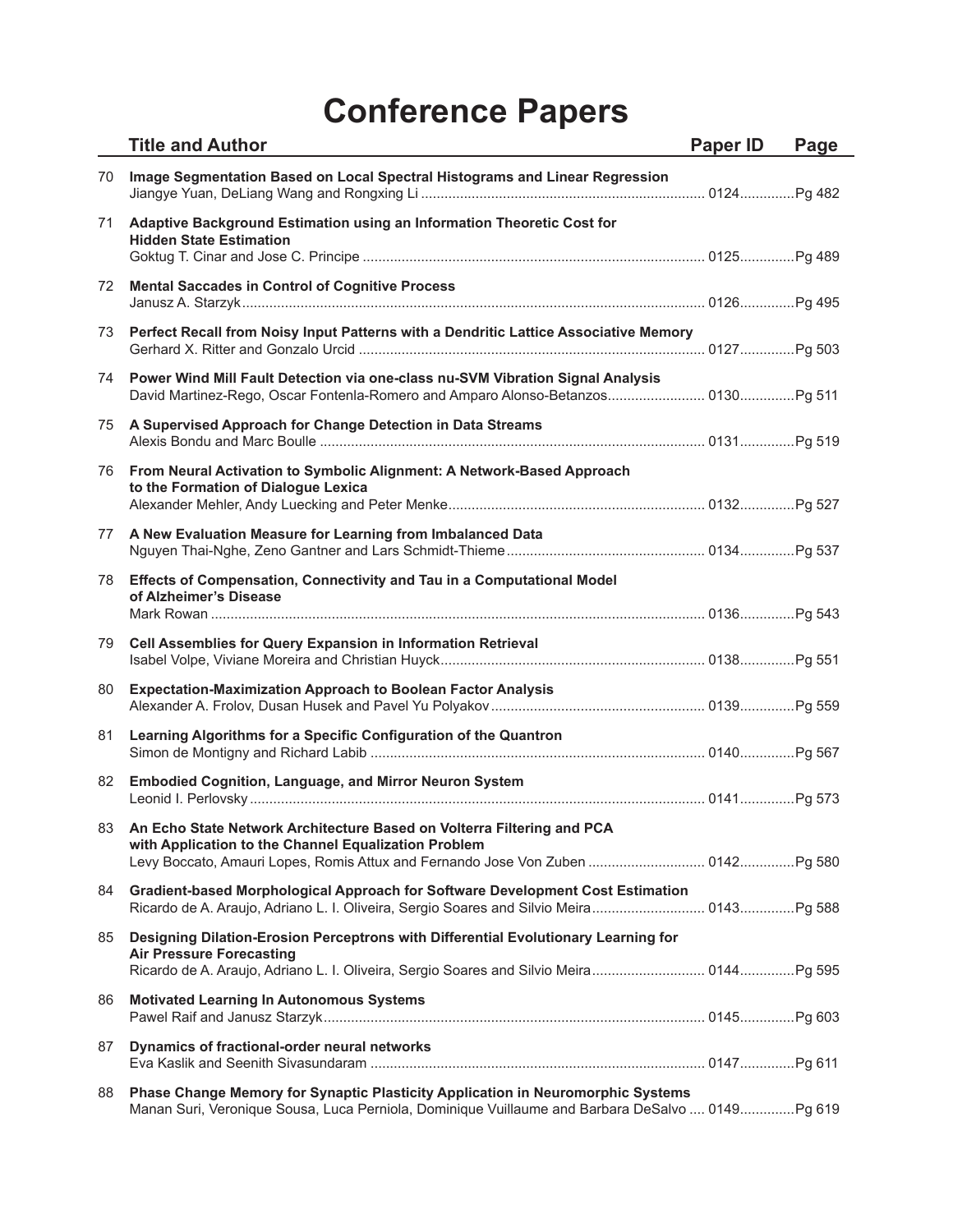|    | <b>Title and Author</b>                                                                                                                                                                                | Paper ID | Page |
|----|--------------------------------------------------------------------------------------------------------------------------------------------------------------------------------------------------------|----------|------|
| 89 | Text to Phoneme Alignment and Mapping for Speech Technology:<br>A Neural Networks Approach                                                                                                             |          |      |
| 90 | Application of SOM to Analysis of Minnesota Soil Survey Data.                                                                                                                                          |          |      |
| 91 | Explorations on System Identification via Higher-Level Application of<br><b>Adaptive-Critic Approximate Dynamic Programming</b>                                                                        |          |      |
| 92 | Ensemble of Perceptrons with Confidence Measure for Piecewise<br><b>Linear Decomposition</b>                                                                                                           |          |      |
| 93 | Quest for Efficient Option Pricing Prediction model using Machine<br><b>Learning Techniques</b>                                                                                                        |          |      |
| 94 | On the Structure of Algorithm Spaces                                                                                                                                                                   |          |      |
| 95 | Prediction of Electric Power Consumption for Commercial Buildings<br>Vladimir Cherkassky, Sohini Roy Chowdhury, Volker Landenberger,                                                                   |          |      |
| 96 | A Memetic Framework for Cooperative Coevolution of Recurrent Neural Networks                                                                                                                           |          |      |
| 97 | Modularity Adaptation in Cooperative Coevolution of Feedforward Neural Networks                                                                                                                        |          |      |
| 98 | Cooperation Control and Enhanced Class structure in Self-Organizing Maps                                                                                                                               |          |      |
| 99 | Improved Image Super-Resolution by Support Vector Regression                                                                                                                                           |          |      |
|    | 100 Independent Component Analysis with Graphical Correlation:<br><b>Applications to Multi-Vision Coding</b>                                                                                           |          |      |
|    | 101 A Hubel Wiesel Model of Early Concept Generalization Based on Local<br><b>Correlation of Input Features</b>                                                                                        |          |      |
|    | 102 A Novel Piece-Wise Constant Analog Spiking Neuron Model and its<br><b>Neuron-like Excitabilities</b>                                                                                               |          |      |
|    | 103 Fast Autonomous Growing Neural Gas<br>Jose Garcia-Rodriguez, Anastassia Angelopoulou, Juan Manuel Garcia-Chamizo,<br>Alexandra Psarrou, Sergio Orts-Escolano and Vicente Morell-Gimenez 0167Pg 725 |          |      |
|    | 104 Simultaneous Learning of Several Bayesian and Mahalanobis Discriminant<br>Functions by a Neural Network with Additional Nodes                                                                      |          |      |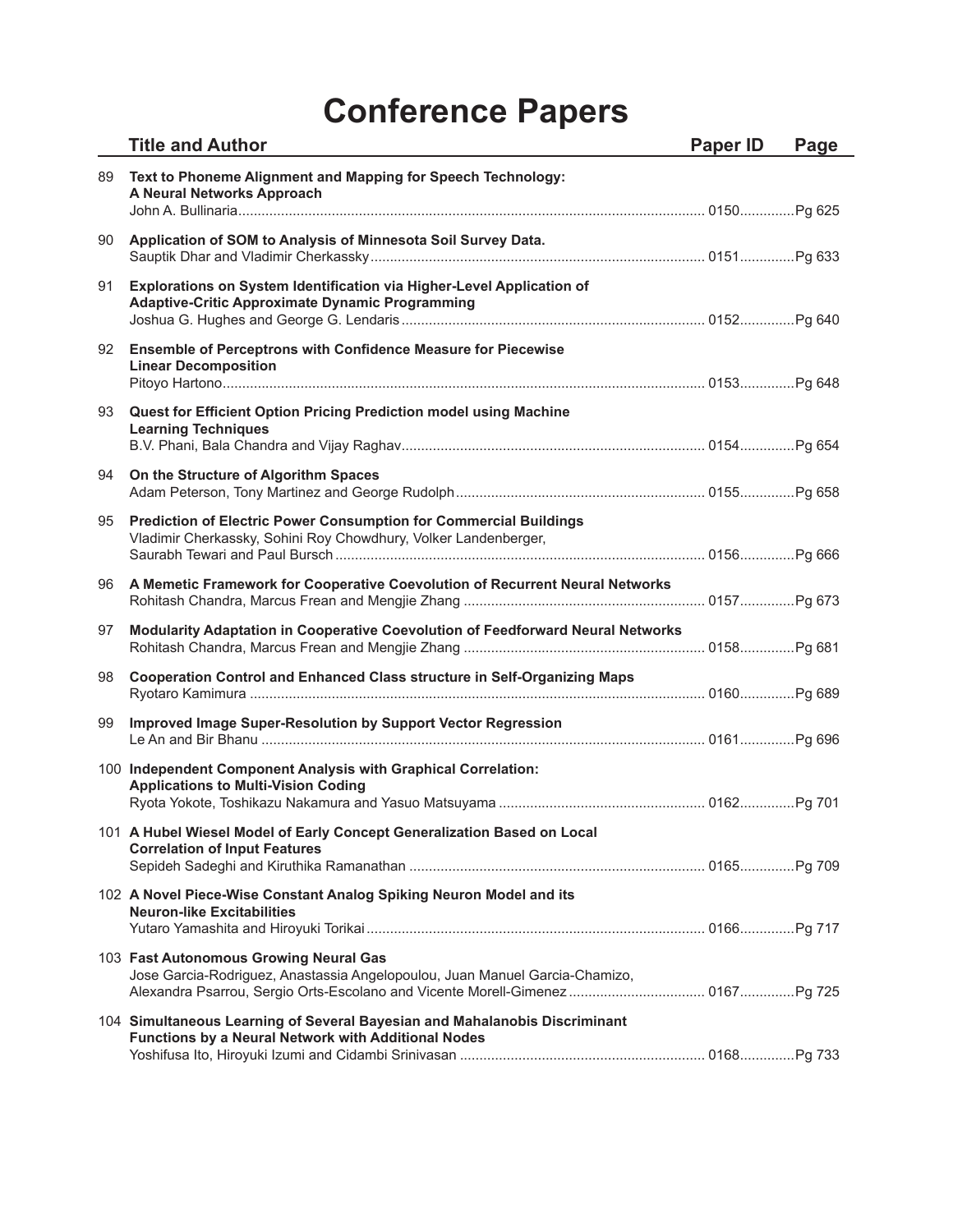| <b>Title and Author</b>                                                                                                                                                                                                           | <b>Paper ID</b> | Page |
|-----------------------------------------------------------------------------------------------------------------------------------------------------------------------------------------------------------------------------------|-----------------|------|
| 105 A Novel Asynchronous Digital Spiking Neuron Model and its Various<br><b>Neuron-like Bifurcations and Responses</b>                                                                                                            |                 |      |
| 106 Fast Online Incremental Transfer Learning for Unseen Object Classification<br><b>Using Self-Organizing Incremental Neural Networks</b><br>Aram Kawewong, Sirinart Tangruamsub, Pichai Kankuekul and Osamu Hasegawa 0170Pg 749 |                 |      |
| 107 A Brain-Computer Interface for classifying EEG correlates of chronic mental stress                                                                                                                                            |                 |      |
| 108 A Neural Network Classifier for Notch Filter Classification of Sound-Source<br><b>Elevation in a Mobile Robot</b>                                                                                                             |                 |      |
| 109 Interacting Maps for Fast Visual Interpretation<br>Matthew Cook, Luca Gugelmann, Florian Jug, Christoph Krautz and Angelika Steger  0174Pg 770                                                                                |                 |      |
| 110 Discriminative Hat Matrix : a new tool for outlier identification and linear regression                                                                                                                                       |                 |      |
| 111 Solving a Real Large Scale Mid-term Scheduling for Power Plants via Hybrid<br><b>Intelligent Neural Networks Systems</b><br>Ronaldo R. B. Aquino, Otoni Nobrega Neto, Milde M. S. Lira and Manoel A. Carvalho Jr 0176Pg 785   |                 |      |
| 112 Unsupervised and Transfer Learning Challenge<br>Isabelle Guyon, Gideon Dror, Vincent Lemaire, Graham Taylor and David W. Aha 0178 Pg 793                                                                                      |                 |      |
| 113 Ensemble Classifier Composition: Impact on Feature Based Offline Cursive<br><b>Character Recognition</b>                                                                                                                      |                 |      |
| 114 Hidden Markov model estimation based on alpha-EM algorithm:<br>Discrete and continuous alpha-HMMs                                                                                                                             |                 |      |
| 115 A Self-Organizing Neural Network Using Hierarchical Particle Swarm Optimization                                                                                                                                               |                 |      |
| 116 Chord Recognition Using Neural Networks Based on Particle Swarm Optimization                                                                                                                                                  |                 |      |
| 117 Information Coding with Neural Ensembles for a Mobile Robot                                                                                                                                                                   |                 |      |
| 118 Reinforcement Learning and Dimensionality Reduction: a model in<br><b>Computational Neuroscience</b>                                                                                                                          |                 |      |
| 119 A MLP-SVM Hybrid Model for Cursive Handwriting Recognition                                                                                                                                                                    |                 |      |
| 120 Probabilistic Self-Organizing Maps for Multivariate Sequences<br>Rakia Jaziri, Mustapha Lebbah, Nicoleta Rogovschi and Younes Bennani  0186Pg 851                                                                             |                 |      |
| 121 Unsupervised Features Extraction from Asynchronous Silicon Retina through<br><b>Spike-Timing-Dependent Plasticity</b><br>Olivier Bichler, Damien Querlioz, Simon J. Thorpe, Jean-Philippe Bourgoin                            |                 |      |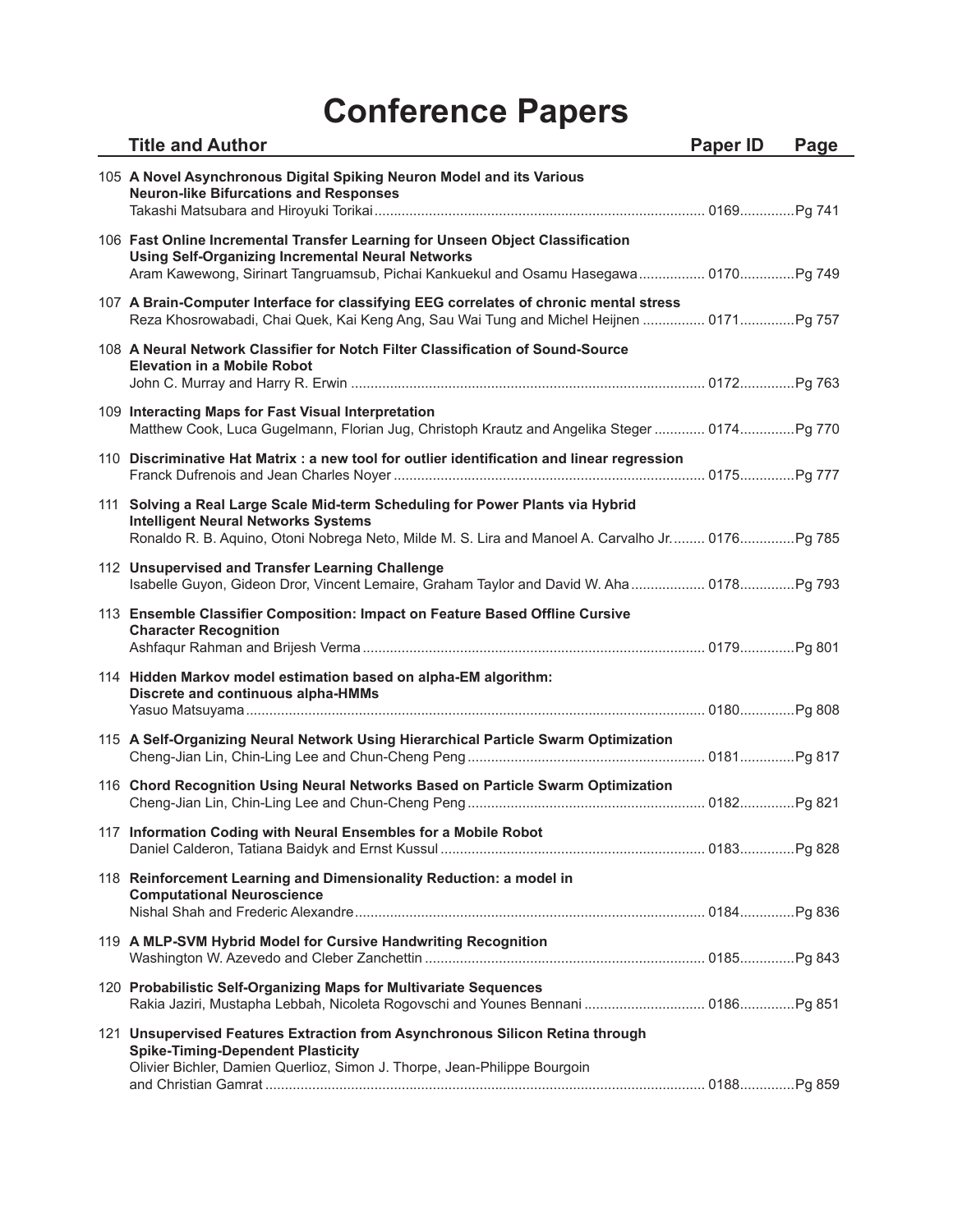| <b>Title and Author</b>                                                                                                                                                                         | <b>Paper ID</b> | Page |
|-------------------------------------------------------------------------------------------------------------------------------------------------------------------------------------------------|-----------------|------|
| 122 Smart Recognition and Synthesis of Emotional Speech for Embedded Systems<br>with Natural User Interfaces                                                                                    |                 |      |
| 123 Learning confidence exchange in Collaborative Clustering                                                                                                                                    |                 |      |
| 124 A Spiking Neural Network for Tactile Form Based Object Recognition                                                                                                                          |                 |      |
| 125 The Pitfalls of Doing the Right Thing for the Wrong Reason                                                                                                                                  |                 |      |
| 126 Utilizing Hubel Wiesel Models for Semantic Associations and Topics Extraction<br>from Unstructured Text                                                                                     |                 |      |
| 127 Pruning with Replacement and Automatic Distance Metric Detection in Limited<br><b>General Regression Neural Networks</b>                                                                    |                 |      |
| 128 Coherence Vector of Oriented Gradients for Traffic Sign Recognition<br>using Neural Networks<br>R. Rajesh, K. Rajeev, K. Suchithra, V. P. Lekhesh, N. K. Ragesh and V. Gopakumar 0199Pg 907 |                 |      |
| 129 New Approaches for Solving Permutation Indeterminacy and Scaling<br>Ambiguity in Frequency Domain Separation of Convolved Mixtures                                                          |                 |      |
| 130 An Improved Architecture for Probabilistic Neural Networks                                                                                                                                  |                 |      |
| 131 Incremental Object Classification Using Hierarchical Generative Gaussian<br>Mixture and Topology Based Feature Representation                                                               |                 |      |
| 132 A Statistical Parametric Method for the Extraction of Stimulus Dependent<br><b>Activity from Intrinsic Optical Signals</b>                                                                  |                 |      |
| 133 A Fast Learning Algorithm with Promising Convergence Capability                                                                                                                             |                 |      |
| 134 Representing and Decoding Rank Order Codes Using Polychronization in a<br><b>Network of Spiking Neurons</b>                                                                                 |                 |      |
| 135 A Training Algorithm for SpikeProp Improving Stability of Learning Process                                                                                                                  |                 |      |
| 136 Variations to incremental growing neural gas algorithm based on label maximization                                                                                                          |                 |      |
| 137 Non-Gaussian Component Analysis using Density Gradient Covariance Matrix                                                                                                                    |                 |      |
| 138 Supervised Matrix Factorization with Sparseness Constraints and Fast Inference                                                                                                              |                 |      |
| 139 Natural Language Generation Using Automatically Constructed Lexical Resources                                                                                                               |                 |      |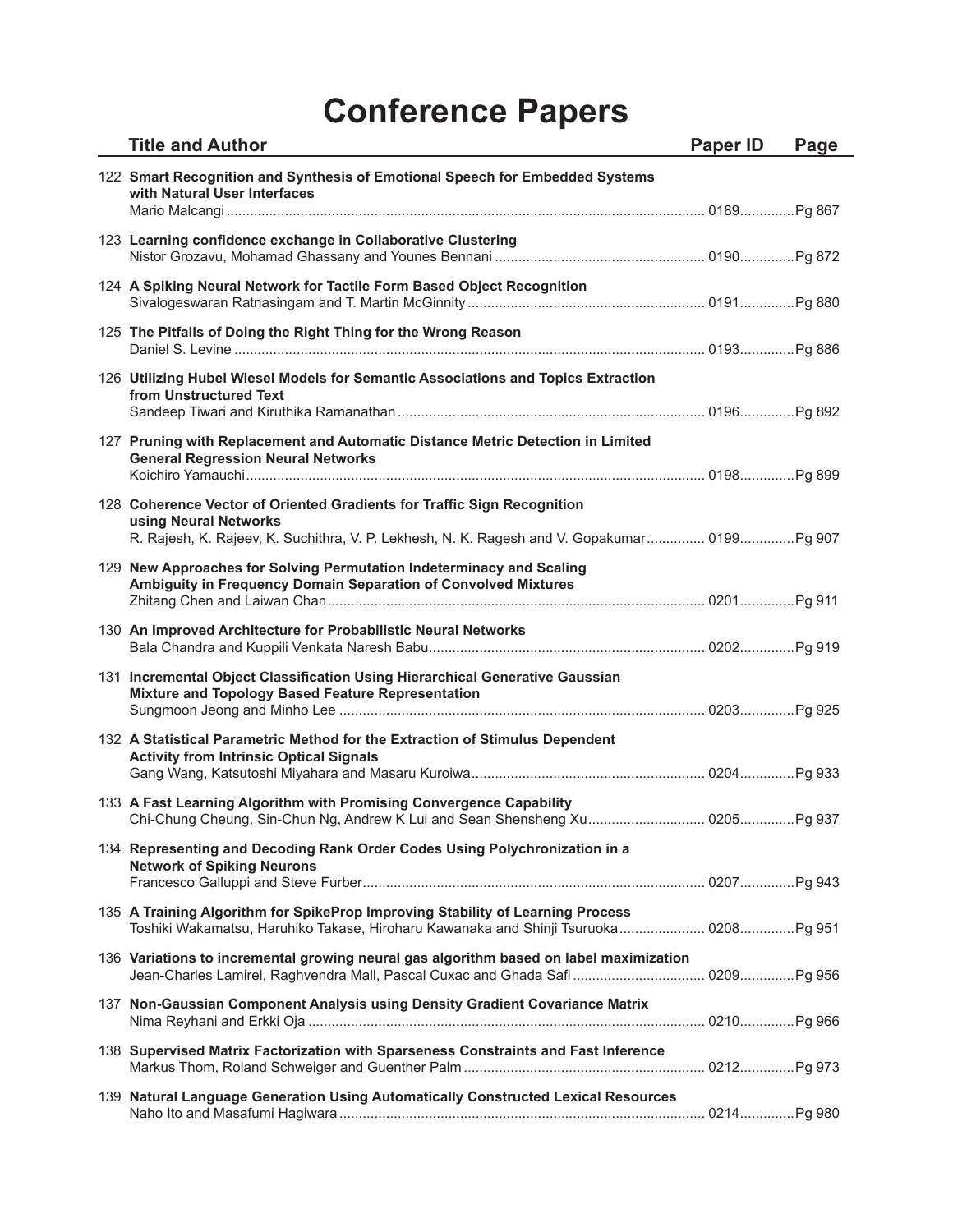| <b>Title and Author</b>                                                                                                                                                               | Paper ID | Page |
|---------------------------------------------------------------------------------------------------------------------------------------------------------------------------------------|----------|------|
| 140 A New Algorithm for Graph Mining                                                                                                                                                  |          |      |
| 141 A Cortex-like Model for Rapid Object Recognition Using Feature-Selective Hashing                                                                                                  |          |      |
| 142 Lateral Inhibitory Networks: Synchrony, Edge Enhancement, and Noise Reduction                                                                                                     |          |      |
| 143 Learning with few examples: an empirical study on leading classifiers                                                                                                             |          |      |
| 144 Application of Cover's Theorem to the Evaluation of the<br><b>Performance of CI Observers</b>                                                                                     |          |      |
| 145 Realizing Video Time Decoding Machines with Recurrent Neural Networks                                                                                                             |          |      |
| 146 Models of Clifford Recurrent Neural Networks and Their Dynamics                                                                                                                   |          |      |
| 147 Using 3D GNG-Based Reconstruction for 6DoF Egomotion                                                                                                                              |          |      |
| 148 Wiener Systems for Reconstruction of Missing Seismic Traces<br>Gonzalo Safont, Addisson Salazar, Luis Vergara, Raul Llinares and Jorge Igual 0231 Pg 1049                         |          |      |
| 149 A Tool to Implement Probabilistic Automata in RAM-based Neural Networks                                                                                                           |          |      |
| 150 Consciousness-driven Model for Visual Attention<br>Pierre Cagnac, Noel Di Noia, Chao-Hui Huang, Daniel Racoceanu and Laurent Chaudron 0233Pg 1061                                 |          |      |
| 151 Discrete-Time Neural Identifier for Electrically Driven Nonholonomic Mobile Robots<br>Alma Y. Alanis, Michel Lopez-Franco, Nancy Arana-Daniel and Carlos Lopez-Franco 0234Pg 1067 |          |      |
| 152 Evolutionary Spectral Co-Clustering                                                                                                                                               |          |      |
| 153 Uncertainty Sampling Methods to Select Datasets for Active Meta-Learning                                                                                                          |          |      |
| 154 Reference time in SpikeProp                                                                                                                                                       |          |      |
| 155 Radial Basis Function Network for Well Log Data Inversion                                                                                                                         |          |      |
| 156 Distributed Configuration of Massively-Parallel Simulation on SpiNNaker<br><b>Neuromorphic Hardware</b>                                                                           |          |      |
| 157 The Application of Evolutionary Neural Network for Bat Echolocation Call Recognition<br>Golrokh Mirzaei, Mohammad Wadood Majid, Mohsin M. Jamali, Jeremy Ross,                    |          |      |
| 158 Bio-inspired Meta-heuristic as feature selector in Ensemble Systems:<br><b>A Comparative Analysis</b>                                                                             |          |      |
|                                                                                                                                                                                       |          |      |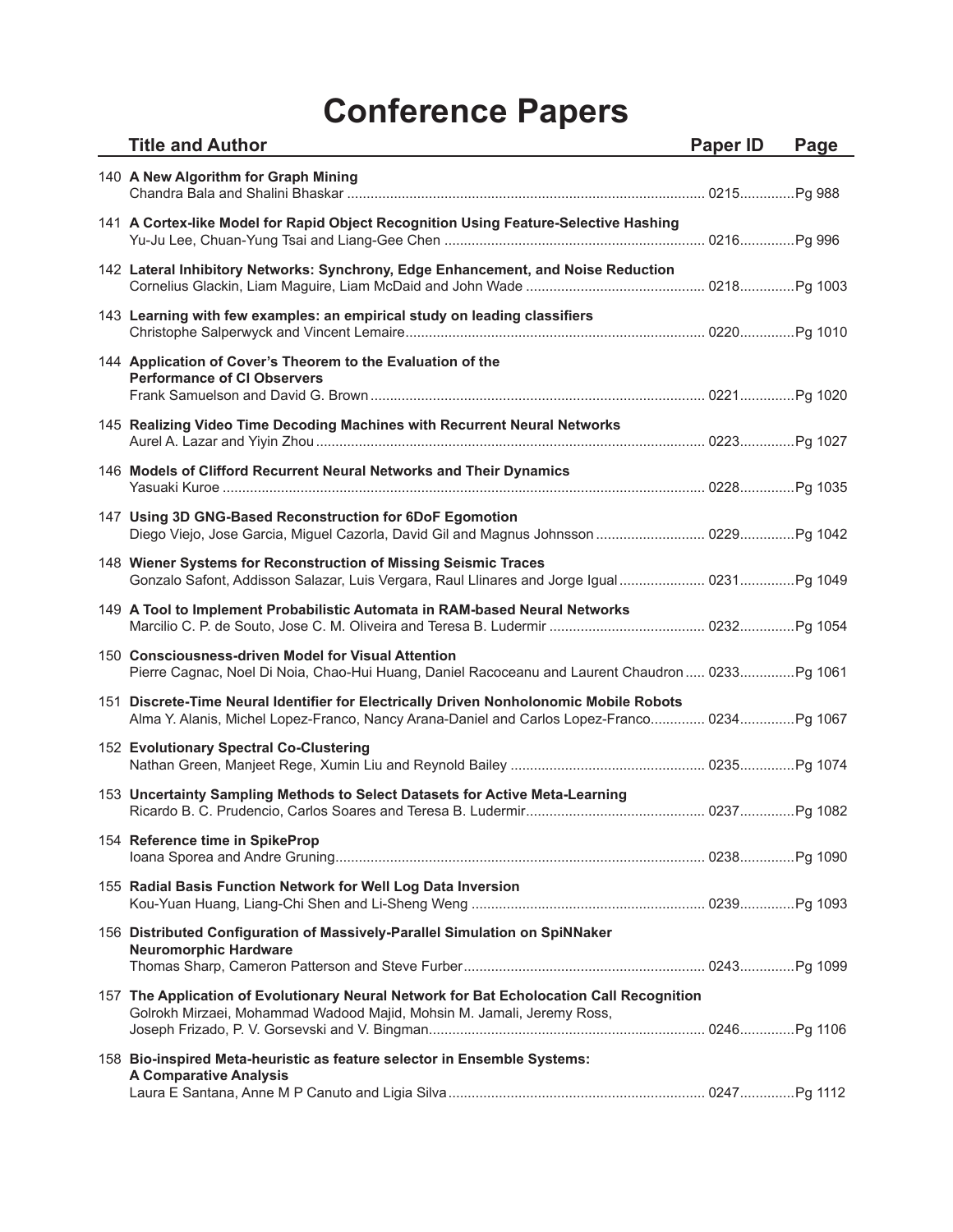| <b>Title and Author</b>                                                                                                                                                                                                | Paper ID | Page |
|------------------------------------------------------------------------------------------------------------------------------------------------------------------------------------------------------------------------|----------|------|
| 159 Implementation of Signal Processing Tasks on Neuromorphic Hardware                                                                                                                                                 |          |      |
| 160 A Method For Dynamic Ensemble Selection Based on a Filter and an Adaptive<br>Distance to Improve the Quality of the Regions of Competence                                                                          |          |      |
| 161 Stochastic Artificial Neural Networks and Random Walks                                                                                                                                                             |          |      |
| 162 PAC learnability versus VC dimension: a footnote to a basic result of<br>statistical learning                                                                                                                      |          |      |
| 163 On Combination of SMOTE and Particle Swarm Optimization based Radial Basis<br><b>Function for Imbalanced Problems</b>                                                                                              |          |      |
| 164 In-sample Model Selection for Support Vector Machines                                                                                                                                                              |          |      |
| 165 Evaluating the Training Dynamics of a CMOS based Synapse<br>Arfan Ghani, Liam J. McDaid, Ammar Belatreche, Peter Kelly, Steve Hall, Tom Dowrick,                                                                   |          |      |
| 166 Selecting the Hypothesis Space for Improving the Generalization Ability<br>of Support Vector Machines                                                                                                              |          |      |
| 167 The effects of feedback and lateral connections on perceptual processing:<br>a study using oscillatory networks                                                                                                    |          |      |
| 168 Finding Patterns in Labeled Graphs Using Spectrum Feature Vectors<br>in a SOM Network<br>Rigoberto Fonseca, Pilar Gomez-Gil, Jesus Gonzalez and Ivan Olmos 0259Pg 1185                                             |          |      |
| 169 Modular Deep Belief Networks that do not Forget                                                                                                                                                                    |          |      |
| 170 Automatic Design of Neural Networks with L-Systems and Genetic Algorithms -<br>A Biologically Inspired Methodology<br>Lidio Mauro Lima de Campos, Mauro Roisenberg and Roberto Celio Limao de Oliveira 0261Pg 1199 |          |      |
| 171 Predictions Tasks with Words and Sequences: Comparing a Novel Recurrent<br><b>Architecture with the Elman Network</b>                                                                                              |          |      |
| 172 Belief Function Model for Reliable Optimal Set Estimation of Transition<br>Matrices in Discounted Infinite-Horizon Markov Decision Processes                                                                       |          |      |
| 173 Relational Reinforcement Learning and Recurrent Neural Network with State<br><b>Classification to Solve Joint Attention</b>                                                                                        |          |      |
| 174 Phase diagrams of a variational Bayesian approach with ARD prior in NIRS-DOT<br>Atsushi Miyamoto, Kazuho Watanabe, Kazushi Ikeda and Masa-aki Sato 0271Pg 1230                                                     |          |      |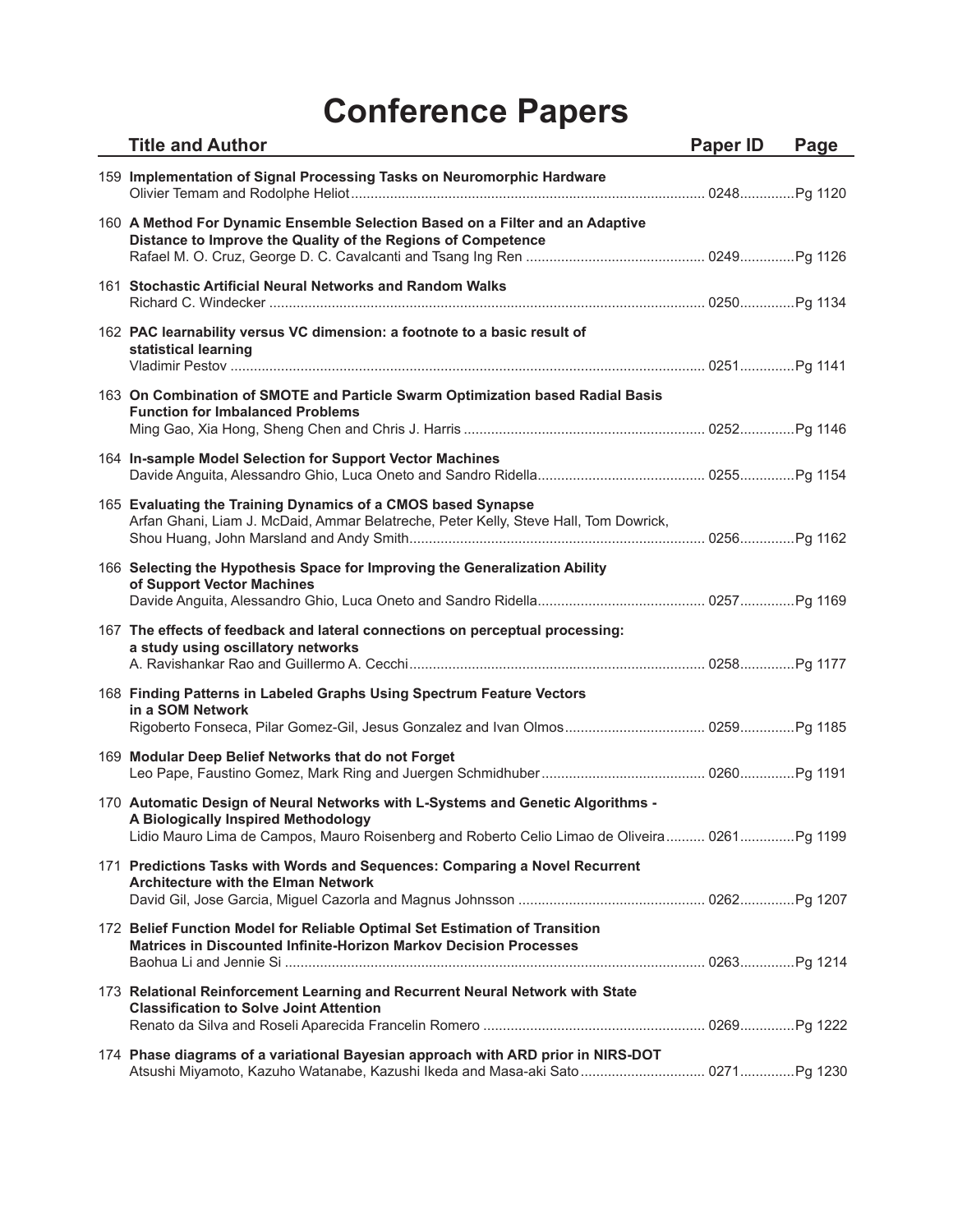| <b>Title and Author</b>                                                                                                                                                          | <b>Paper ID</b> | Page |
|----------------------------------------------------------------------------------------------------------------------------------------------------------------------------------|-----------------|------|
| 175 Graph-based Features for Supervised Link Prediction                                                                                                                          |                 |      |
| 176 Fast AdaBoost Training using Weighted Novelty Selection                                                                                                                      |                 |      |
| 177 Attention Driven Computational Model of the Auditory Midbrain for Sound<br><b>Localization in Reverberant Environments</b>                                                   |                 |      |
| 178 Forecasting Exchange Rate with Deep Belief Networks                                                                                                                          |                 |      |
| 179 Hierarchical genetic optimization of modular neural networks and their type-2<br>fuzzy response integrators for human recognition based on multimodal biometry               |                 |      |
| 180 Online-Learned Classifiers for Robust Multitarget Tracking                                                                                                                   |                 |      |
| 181 A Nonparametric Information Theoretic Approach for Change Detection in<br><b>Time Series</b>                                                                                 |                 |      |
| 182 Chaotic Complex-valued Multidirectional Associative Memory with Variable<br>Scaling Factor --- One-to-Many Association Ability ---                                           |                 |      |
| 183 A Fast Exact k-Nearest Neighbors Algorithm for High Dimensional Search<br>Using k-Means Clustering and Triangle Inequality                                                   |                 |      |
| 184 Melody Retrieval by Self-Organizing Map with Refractoriness which has<br>Robustness for Fluctuation of Key Input                                                             |                 |      |
| 185 An Improved Geometric Radial Basis Function Network for Hand-Eye Calibration                                                                                                 |                 |      |
| 186 Latent Learning - What your net also learned                                                                                                                                 |                 |      |
| 187 Structured Clustering with Automatic Kernel Adaptation                                                                                                                       |                 |      |
| 188 Classification of Blurred Textures using Multilayer Neural Network Based<br>on Multi-Valued Neurons                                                                          |                 |      |
| 189 Observed Stent's anti-Hebbian Postulate on Dynamic Stochastic<br><b>Computational Synapses</b>                                                                               |                 |      |
| 190 A Two-fold classification for composite decision about localized arm movement<br>from EEG by SVM and QDA techniques<br>Anwesha Khasnobish, Saugat Bhattacharyya, Amit Konar, |                 |      |
| 191 Filter Bank Feature Combination (FBFC) approach for Brain-Computer Interface<br>Zheng Yang Chin, Kai Keng Ang, Cuntai Guan, Chuanchu Wang and Haihong Zhang  0294Pg 1352     |                 |      |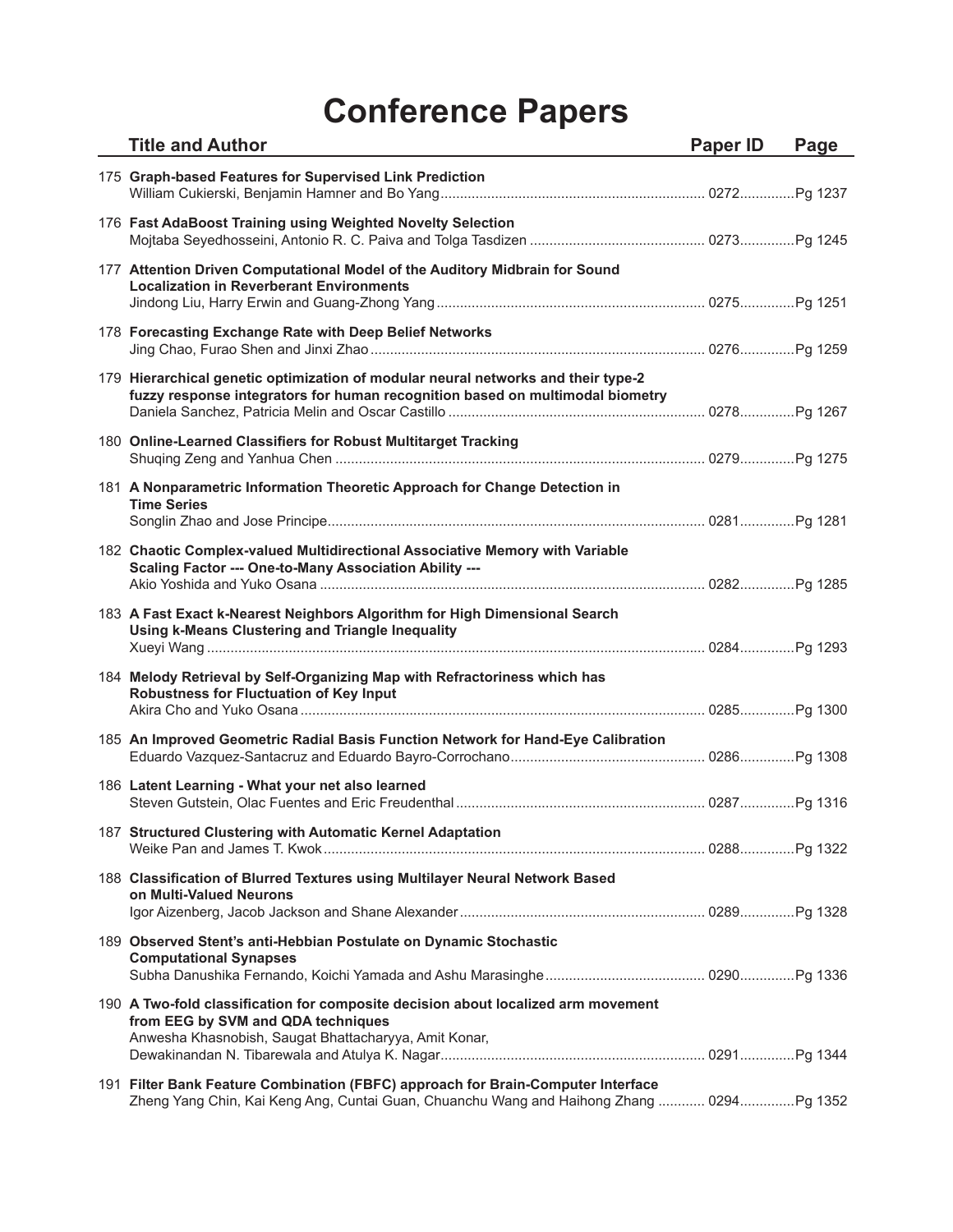| <b>Title and Author</b>                                                                                                                                                                   | <b>Paper ID</b> | Page |
|-------------------------------------------------------------------------------------------------------------------------------------------------------------------------------------------|-----------------|------|
| 192 Neural Network Estimation of Photovoltaic I-V Curves under Partially<br><b>Shaded Conditions</b><br>Jacques A. Dolan, Ritchie Lee, Yoo-Hsiu Yeh, Chiping Yeh, Daniel Y. Nguyen,       |                 |      |
| 193 On Retrieval Performance of Associative Memory by Complex-valued<br><b>Synergetic Computer</b><br>Masaaki Kimura, Teijiro Isokawa, Haruhiko Nishimura and Nobuyuki Matsui 0296Pg 1366 |                 |      |
| 194 A Fast Learning Fully Complex-valued Relaxation Network (FCRN)<br>Sundaram Suresh, Ramasamy Savitha and Narasimhan Sundararajan  0297 Pg 1372                                         |                 |      |
| 195 Real-time State Estimation on Micro-grids                                                                                                                                             |                 |      |
| 196 Biologically-inspired neural coding of sound onset for a musical sound<br>classification task                                                                                         |                 |      |
| 197 Advances on Criteria for Biological Plausibility in Artificial Neural Networks:<br><b>Think of Learning Processes</b>                                                                 |                 |      |
| 198 Extended Kalman Filter Using a Kernel Recursive Least Squares Observer                                                                                                                |                 |      |
| 199 Modeling the Cholinergic Innervation in the Infant Cortico-Hippocampal<br>System and its Contribution to Early Memory Development and Attention                                       |                 |      |
| 200 Analysis of absence seizure EEG via Permutation Entropy<br>spatio-temporal clustering                                                                                                 |                 |      |
| 201 Cellular Neural Networks with Switching Two Types of Templates                                                                                                                        |                 |      |
| 202 Selective Adjustment of Rotationally-Asymmetric Neuron Sigma-Widths                                                                                                                   |                 |      |
| 203 Self-Organizing Neural Population Coding for Improving Robotic<br><b>Visuomotor Coordination</b>                                                                                      |                 |      |
| 204 Discovery of Pattern Meaning from Delayed Rewards by Reinforcement<br>Learning with a Recurrent Neural Network                                                                        |                 |      |
| 205 The German Traffic Sign Recognition Benchmark:<br>A multi-class classification competition                                                                                            |                 |      |
| 206 A Digital Implementation of the Nucleus Laminaris                                                                                                                                     |                 |      |
| 207 Online Parts-Based Feature Discovery using Competitive Activation Neural Networks                                                                                                     |                 |      |
| 208 Yearly and Seasonal Models for Electricity Load Forecasting                                                                                                                           |                 |      |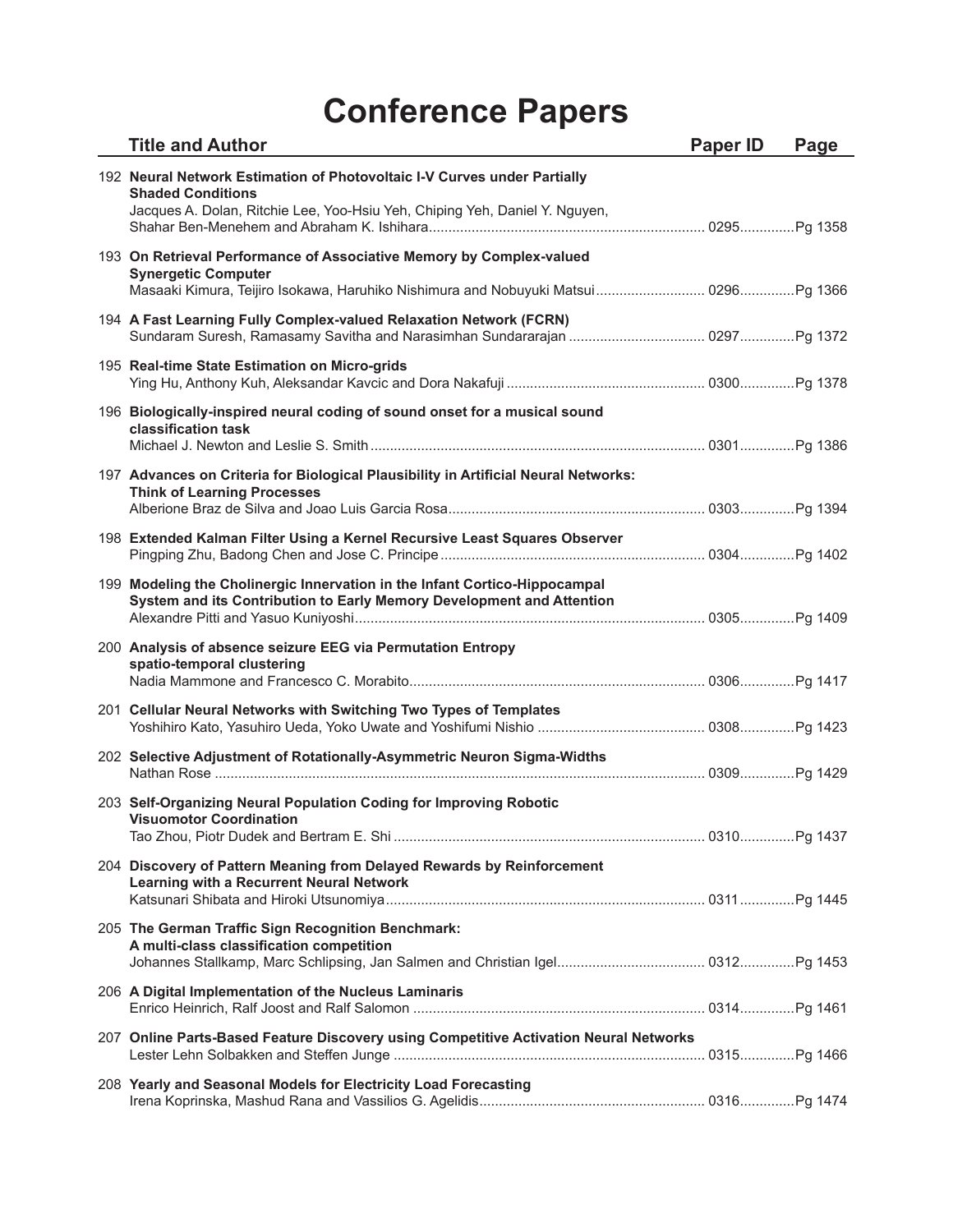| <b>Title and Author</b>                                                                                                                                                                                                      | <b>Paper ID</b> | Page |
|------------------------------------------------------------------------------------------------------------------------------------------------------------------------------------------------------------------------------|-----------------|------|
| 209 A Stochastic Model based on Neural Networks<br>Luciana C. D. Campos, Marley M. B. R. Vellasco and Juan G. L. Lazo 0317 Pg 1482                                                                                           |                 |      |
| 210 Complex-Valued Functional Link Network Design by Orthogonal Least Squares<br><b>Method for Function Approximation Problems</b><br>Md. Faijul Amin, Ramasamy Savitha, Muhammad Ilias Amin and Kazuyuki Murase 0318Pg 1489 |                 |      |
| 211 EEG-based Brain Dynamics of Driving Distraction                                                                                                                                                                          |                 |      |
| 212 Solving Traveling Salesman Problem by a Hybrid Combination of PSO<br>and Extremal Optimization                                                                                                                           |                 |      |
| 213 Pattern Classifiers with Adaptive Distances                                                                                                                                                                              |                 |      |
| 214 A General Framework for Development of the Cortex-like Visual Object<br>Recognition System: Waves of Spikes, Predictive Coding and Universal<br><b>Dictionary of Features</b>                                            |                 |      |
| 215 Neuronal Avalanche Induced by Multiplicative Spike-Timing-Dependent Plasticity                                                                                                                                           |                 |      |
| 216 On the Behavior of Feature Selection Methods Dealing with Noise<br>and Relevance over Synthetic Scenarios<br>Veronica Bolon-Canedo, Noelia Sanchez-Marono and Amparo Alonso-Betanzos  0324 Pq 1530                       |                 |      |
| 217 Sparse Kernelized Vector Quantization with Local Dependencies                                                                                                                                                            |                 |      |
| 218 Innovative Embodiment of Job Interview in Emotionally Aware<br><b>Communication Robot</b>                                                                                                                                |                 |      |
| 219 PLANN-CR-ARD model predictions and Non-parametric estimates<br>with Confidence Intervals                                                                                                                                 |                 |      |
| 220 Towards a generalization of decompositional approach of rules<br>extraction from Network                                                                                                                                 |                 |      |
| 221 Nonlinear Extension of Multiobjective Multiclass Support Vector Machine<br><b>Based on the One-against-all Method</b>                                                                                                    |                 |      |
| 222 Neuro-fuzzy Dynamic Pole Placement Control of Nonlinear Discrete-time Systems                                                                                                                                            |                 |      |
| 223 EEG denoising with a Recurrent Quantum Neural Network for<br>a Brain-Computer Interface<br>Vaibhav Gandhi, Vipul Arora, Laxmidhar Behera, Girijesh Prasad, Damien Coyle                                                  |                 |      |
| 224 A Spiking Neuronal Network Model of the Dorsal Raphe Nucleus                                                                                                                                                             |                 |      |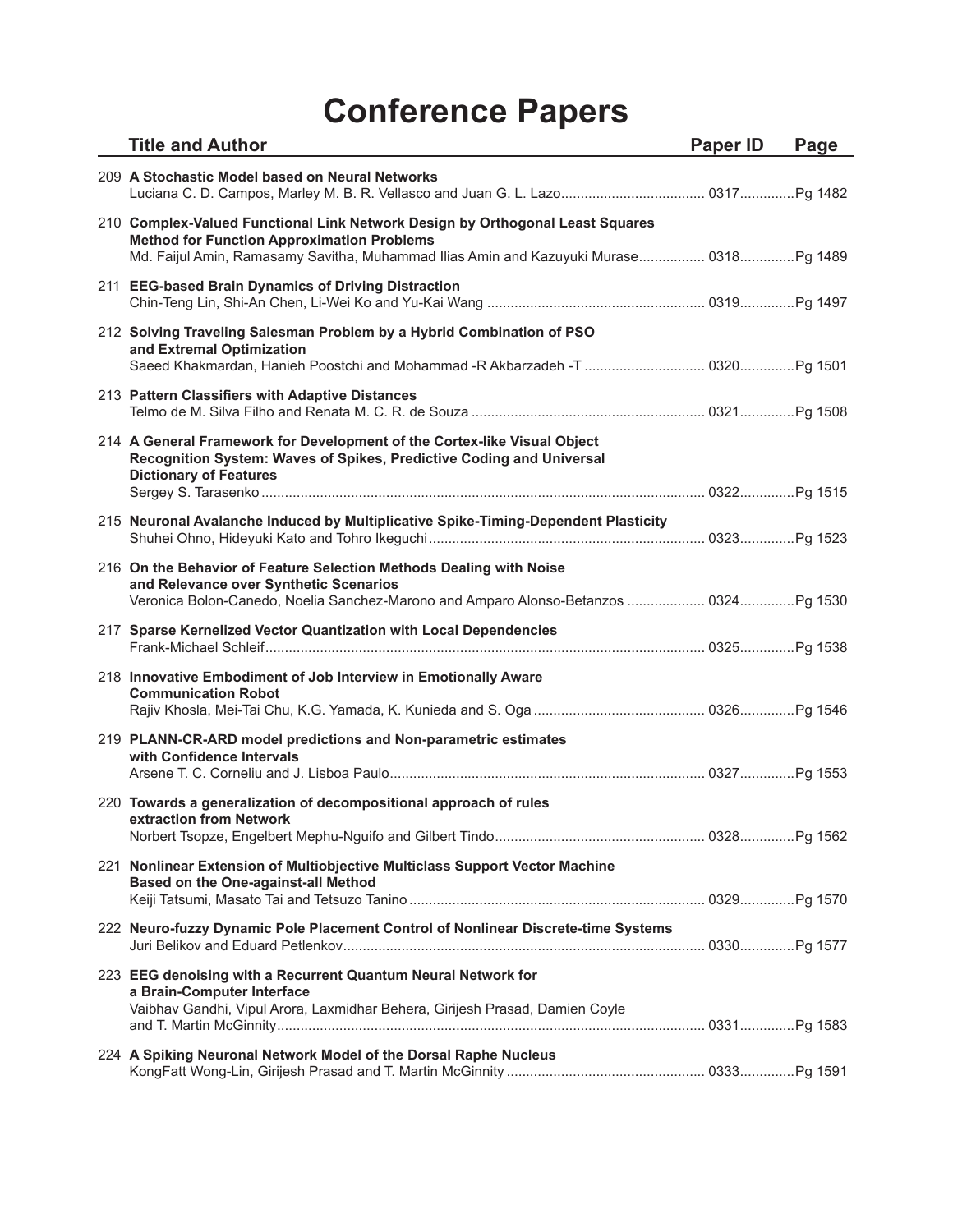| <b>Title and Author</b>                                                                                                                                                                                     | <b>Paper ID</b> | Page |
|-------------------------------------------------------------------------------------------------------------------------------------------------------------------------------------------------------------|-----------------|------|
| 225 Modeling the Young Modulus of Nanocomposites: A Neural Network Approach<br>Leandro F. Cupertino, Omar P. Vilela Neto, Marco Aurelio C. Pacheco,                                                         |                 |      |
| 226 Pulse-Type Hardware Inhibitory Neural Networks for MEMS Micro Robot<br><b>Using CMOS Technology</b><br>Ken Saito, Kazuto Okazaki, Kentaro Sakata, Tatsuya Ogiwara, Yoshifumi Sekine                     |                 |      |
| 227 Autoassociative Pyramidal Neural Network for Face Verification                                                                                                                                          |                 |      |
| 228 Sparse Bayesian Prediction of Disordered Residues and Disordered Regions<br><b>Based on Amino-Acid Composition</b><br>Gavin C. Cawley, Steven Hayward, Gareth J. Janacek and Geoff R. Moore 0341Pg 1618 |                 |      |
| 229 Image Compression based on Growing Hierarchical Self-Organizing Maps                                                                                                                                    |                 |      |
| 230 Predictive neural fields for improved tracking and attentional properties                                                                                                                               |                 |      |
| 231 Spiking Neural Networks based Cortex-Like Mechanism: A Case Study for<br><b>Facial Expression Recognition</b>                                                                                           |                 |      |
| 232 Chaotic Routing Strategy with Load-Balanced Effects for Communication Networks                                                                                                                          |                 |      |
| 233 Adaptive Tree Kernel by Multinomial Generative Topographic Mapping                                                                                                                                      |                 |      |
| 234 Experimental Studies with a Hybrid Model of Unsupervised Neural Networks                                                                                                                                |                 |      |
| 235 A Columnar V1/V2 Visual Cortex Model and Emulation using a PS3 Cell-BE Array                                                                                                                            |                 |      |
| 236 An effective just-in-time adaptive classifier for gradual concept drifts                                                                                                                                |                 |      |
| 237 Training a network of mobile neurons                                                                                                                                                                    |                 |      |
| 238 Stability Analysis of Layered Digital Dynamic Networks Using Dissipativity Theory                                                                                                                       |                 |      |
| 239 Widely Linear Adaptive Frequency Estimation In Three-Phase Power Systems<br><b>Under Unbalanced Voltage Sag Conditions</b>                                                                              |                 |      |
| 240 Neural Networks Based Minimal or Reduced Model Representation for Control<br>of Nonlinear MIMO Systems                                                                                                  |                 |      |
| 241 Unified Perception-Prediction Model for Context Aware Text Recognition on a<br><b>Heterogeneous Many-Core Platform</b>                                                                                  |                 |      |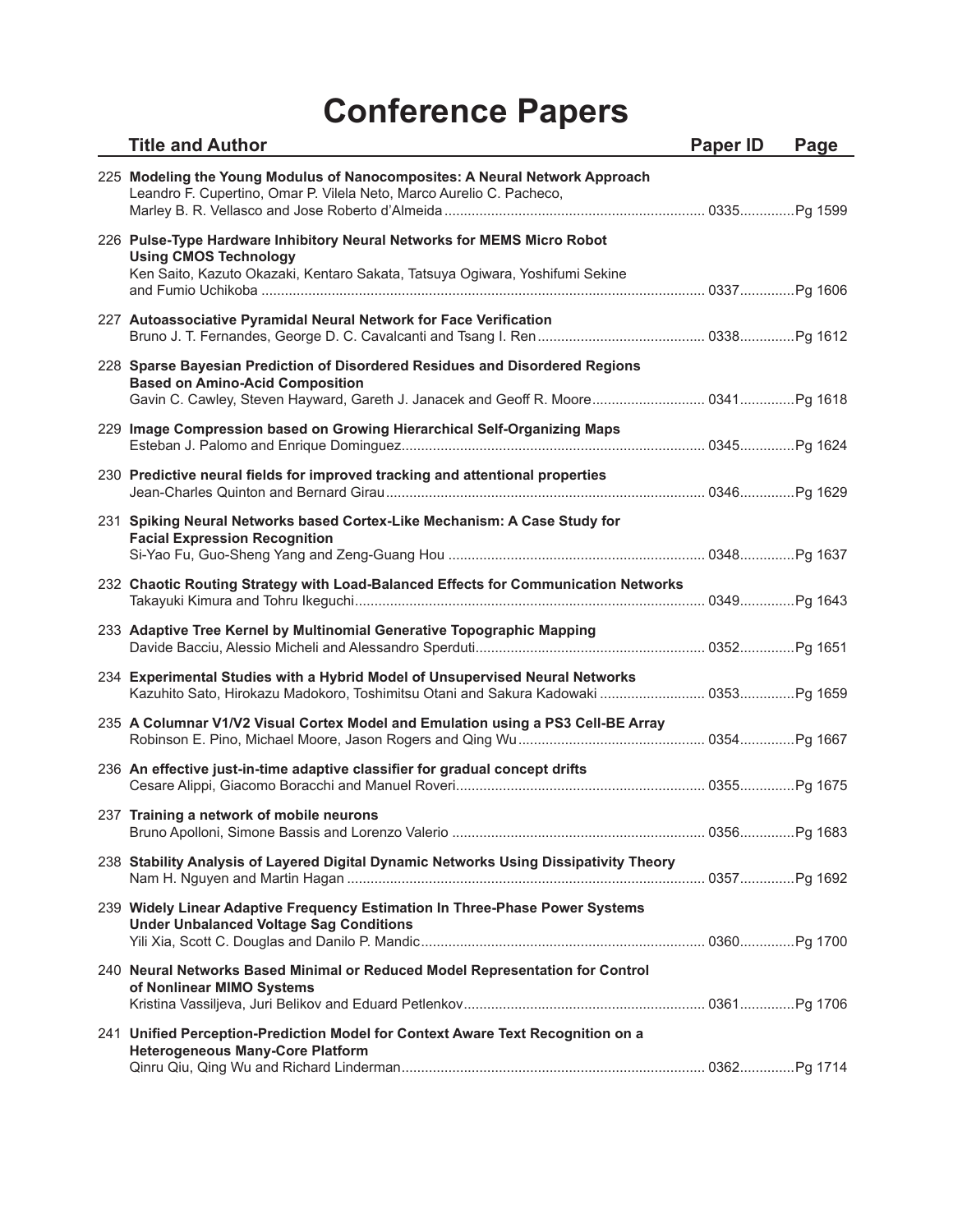| <b>Title and Author</b>                                                                                                                                                                                                          | Paper ID | Page |
|----------------------------------------------------------------------------------------------------------------------------------------------------------------------------------------------------------------------------------|----------|------|
| 242 Multi-Objective Evolutionary Optimization of Exemplar-Based Classifiers:<br><b>A PNN Test Case</b>                                                                                                                           |          |      |
| Talitha Rubio, Tiantian Zhang, Michael Georgiopoulos and Assem Kaylani  0365Pg 1722                                                                                                                                              |          |      |
| 243 A Semi-supervised Clustering Algorithm that Integrates Heterogeneous<br><b>Dissimilarities and Data Sources</b>                                                                                                              |          |      |
| 244 Visualisation of Network Forensics Traffic Data with a Self-Organising Map for<br><b>Qualitative Features</b><br>Esteban Jose Palomo, John North, David Elizondo, Rafael Marcos Luque and Tim Watson 0367Pg 1740             |          |      |
| 245 The temporality of consciousness: computational principles of a single<br>Information Integration-Propagation Process (I2P2)<br>Jean-Christophe Sarrazin, Vanessa Gonzalez, Bruno Berberian and Arnaud Tonnelier 0369Pg 1748 |          |      |
| 246 Aquila: An Open-Source GPU-Accelerated Toolkit for Cognitive and<br><b>Neuro-Robotics Research</b><br>Martin Peniak, Anthony Morse, Christopher Larcombe, Salomon Ramirez-Contla                                             |          |      |
| 247 Characterization and Modeling of a Grid-Connected Photovoltaic System<br><b>Using a Recurrent Neural Network</b>                                                                                                             |          |      |
| 248 Two-phase GA parameter tunning method of CPGs for quadruped gaits                                                                                                                                                            |          |      |
| 249 Simulation of a Memristor-Based Spiking Neural Network Immune to<br><b>Device Variations</b>                                                                                                                                 |          |      |
| 250 Dynamic Learning Rate for Recurrent High Order Neural Observer (RHONO):<br><b>Anaerobic Process Application</b>                                                                                                              |          |      |
| 251 Partitioning Methods used in DBS Treatments Analysis Results - paper upload                                                                                                                                                  |          |      |
| 252 Connectionist Reinforcement Learning for Intelligent Unit Micro<br><b>Management in StarCraft</b>                                                                                                                            |          |      |
| 253 A Reversibility Analysis of Encoding Methods for Spiking Neural Networks<br>Cameron Johnson, Sinchan Roychowdhury and Ganesh-Kumar Venayagamoorthy 0382Pg 1802                                                               |          |      |
| 254 A forecast-based biologically-plausible STDP learning rule                                                                                                                                                                   |          |      |
| 255 Learning to Rank Relational Objects Based on the Listwise Approach                                                                                                                                                           |          |      |
| 256 Link Prediction by De-anonymization: How We Won the Kaggle Social<br><b>Network Challenge</b>                                                                                                                                |          |      |
| 257 Comparative Study on Dimension Reduction Techniques for Cluster Analysis<br>of Microarray Data                                                                                                                               |          |      |
|                                                                                                                                                                                                                                  |          |      |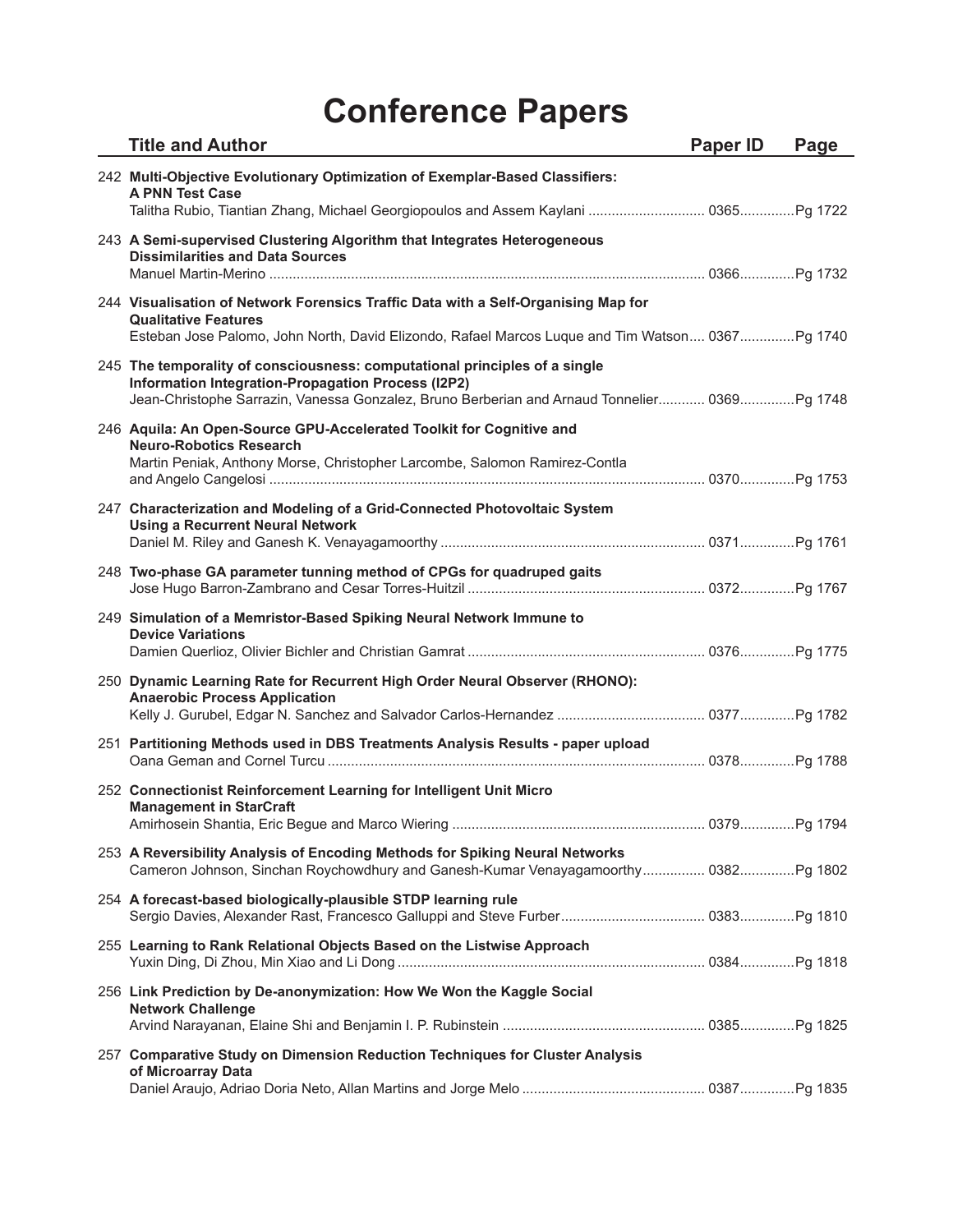| <b>Title and Author</b>                                                                                                                                                                                                 | <b>Paper ID</b> | Page |
|-------------------------------------------------------------------------------------------------------------------------------------------------------------------------------------------------------------------------|-----------------|------|
| 258 Discrete-Time Neural Block Control for a Doubly Fed Induction Generator                                                                                                                                             |                 |      |
| 259 Modularity-based model selection for kernel spectral clustering                                                                                                                                                     |                 |      |
| 260 Forecasting tropospheric ozone concentrations with adaptive neural networks<br>Eros Pasero, Luca Mesin, Fiammetta Orione and Riccardo Taormina  0392Pg 1857                                                         |                 |      |
| 261 Computational Intelligence Methods for Helicopter Loads Estimation                                                                                                                                                  |                 |      |
| 262 A Hybrid System with What-Where-Memory for Multi-Object Recognition                                                                                                                                                 |                 |      |
| 263 Self-Reorganizing Knowledge Representation for Autonomous Learning<br>in Social Agents                                                                                                                              |                 |      |
| 264 Neural Network Identification for Biomass Gasification Kinetic Model                                                                                                                                                |                 |      |
| 265 CHARISMA: A Context Hierarchy-based Cognitive Architecture for<br><b>Self-Motivated Social Agents</b>                                                                                                               |                 |      |
| 266 An insect brain inspired neural model for object representation and expectation                                                                                                                                     |                 |      |
| 267 Emotional State Recognition from Speech via Soft-Competition on<br><b>Different Acoustic Representations</b>                                                                                                        |                 |      |
| 268 A Committee of Neural Networks for Traffic Sign Classification                                                                                                                                                      |                 |      |
| 269 Sparseness and a Reduction from Totally Nonnegative Least Squares to SVM<br>Vamsi K. Potluru, Sergey M. Plis, Shuang Luan, Vince D. Calhoun and Thomas P. Hayes  0403Pg 1922                                        |                 |      |
| 270 Alzheimer's Disease Detection Using A Self-adaptive Resource Allocation<br><b>Network Classifier</b>                                                                                                                |                 |      |
| 271 Identification of Key Music Symbols for Optical Music Recognition and<br><b>On-Screen Presentation</b>                                                                                                              |                 |      |
|                                                                                                                                                                                                                         |                 |      |
| 272 Traffic Flow Breakdown Prediction using Feature Reduction through<br><b>Rough-Neuro Fuzzy Networks</b>                                                                                                              |                 |      |
| 273 Chaos of Protein Folding                                                                                                                                                                                            |                 |      |
| 274 Artificial neural networks to investigate the significance of PAPP-A and b-hCG<br>for the prediction of chromosomal abnormalities<br>Costas K. Neocleous, Kypros H. Nicolaides, Kleanthis C. Neokleous, Christos N. |                 |      |
| 275 Temporal Nonlinear Dimensionality Reduction                                                                                                                                                                         |                 |      |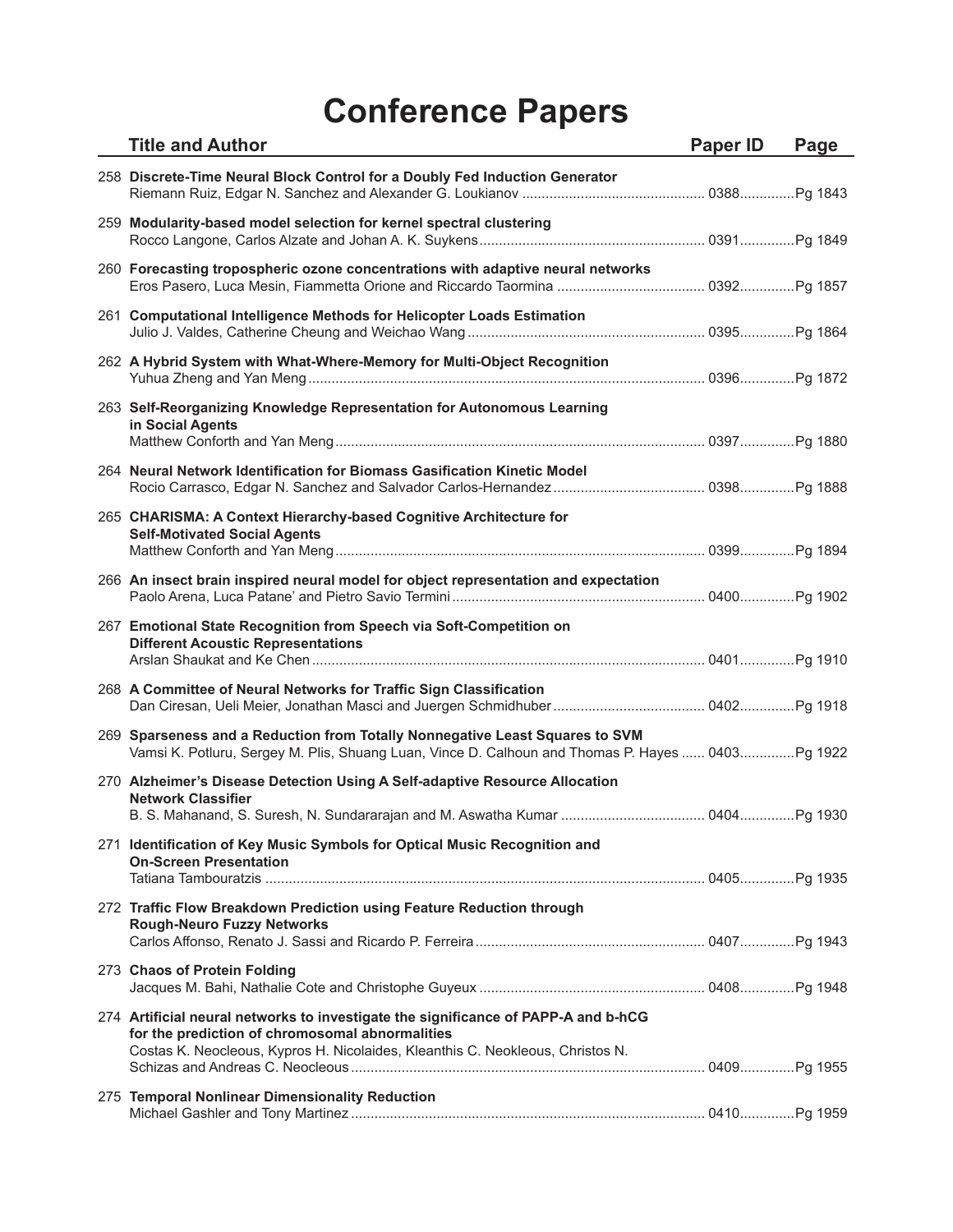| <b>Title and Author</b>                                                                                                                                                                              | <b>Paper ID</b> | Page |
|------------------------------------------------------------------------------------------------------------------------------------------------------------------------------------------------------|-----------------|------|
| 276 An Event-Driven Model for the SpiNNaker Virtual Synaptic Channel<br>Alexander Rast, Francesco Galluppi, Sergio Davies, Luis A. Plana, Thomas Sharp                                               |                 |      |
| 277 Evolution of Robotic Neurocontrollers with Intrinsic Noise and their Behavior<br>in Noisy Environments                                                                                           |                 |      |
| 278 A Comparison of Sound Localisation Techniques using Cross-Correlation and<br><b>Spiking Neural Networks for Mobile Robotics</b>                                                                  |                 |      |
| 279 A Novel Facial Feature Extraction Method Based on ICM Network for<br><b>Affective Recognition</b>                                                                                                |                 |      |
| 280 Sparse Analog Associative Memory via L1-Regularization and Thresholding                                                                                                                          |                 |      |
| 281 Short-Term Load Forecasting for Electrical Regional of a Distribution Utility<br><b>Considering Temperature</b><br>Ronaldo R. B. Aquino, Aida A. Ferreira, Milde M. S. Lira, Otoni Nobrega Neto, |                 |      |
| 282 A weighted image reconstruction based on PCA for pedestrian detection<br>Guilherme V. Carvalho, Lailson B. Moraes, George D. C. Cavalcanti and Tsang Ing Ren  0420Pg 2005                        |                 |      |
| 283 Kernel Adaptive Filtering with Maximum Correntropy Criterion                                                                                                                                     |                 |      |
| 284 Neural Model of Blood Glucose Level for Type 1 Diabetes Mellitus Patients<br>Alma Y. Alanis, Edgar N. Sanchez, Eduardo Ruiz-Velazquez and Blanca S. Leon 0422Pg 2018                             |                 |      |
| 285 A Hardware Suitable Integrated Neural System for Autonomous Vehicles -<br><b>Road Structuring and Path Tracking</b>                                                                              |                 |      |
| 286 Perturbation Theory for Stochastic Learning Dynamics                                                                                                                                             |                 |      |
| 287 Evolving Clonal Adaptive Resonance Theory based on ECOS Theory                                                                                                                                   |                 |      |
| 288 Online Incremental Clustering with Distance Metric Learning for High<br><b>Dimensional Data</b>                                                                                                  |                 |      |
| 289 Graph Weighted Subspace Learning Models in Bankruptcy                                                                                                                                            |                 |      |
| 290 Proving the Efficacy of Complementary Inputs for Multilayer Neural Networks                                                                                                                      |                 |      |
| 291 Entropy Penalized Learning for Gaussian Mixture Models                                                                                                                                           |                 |      |
| 292 Modeling Prosopagnosia Using Dynamic Artificial Neural Networks                                                                                                                                  |                 |      |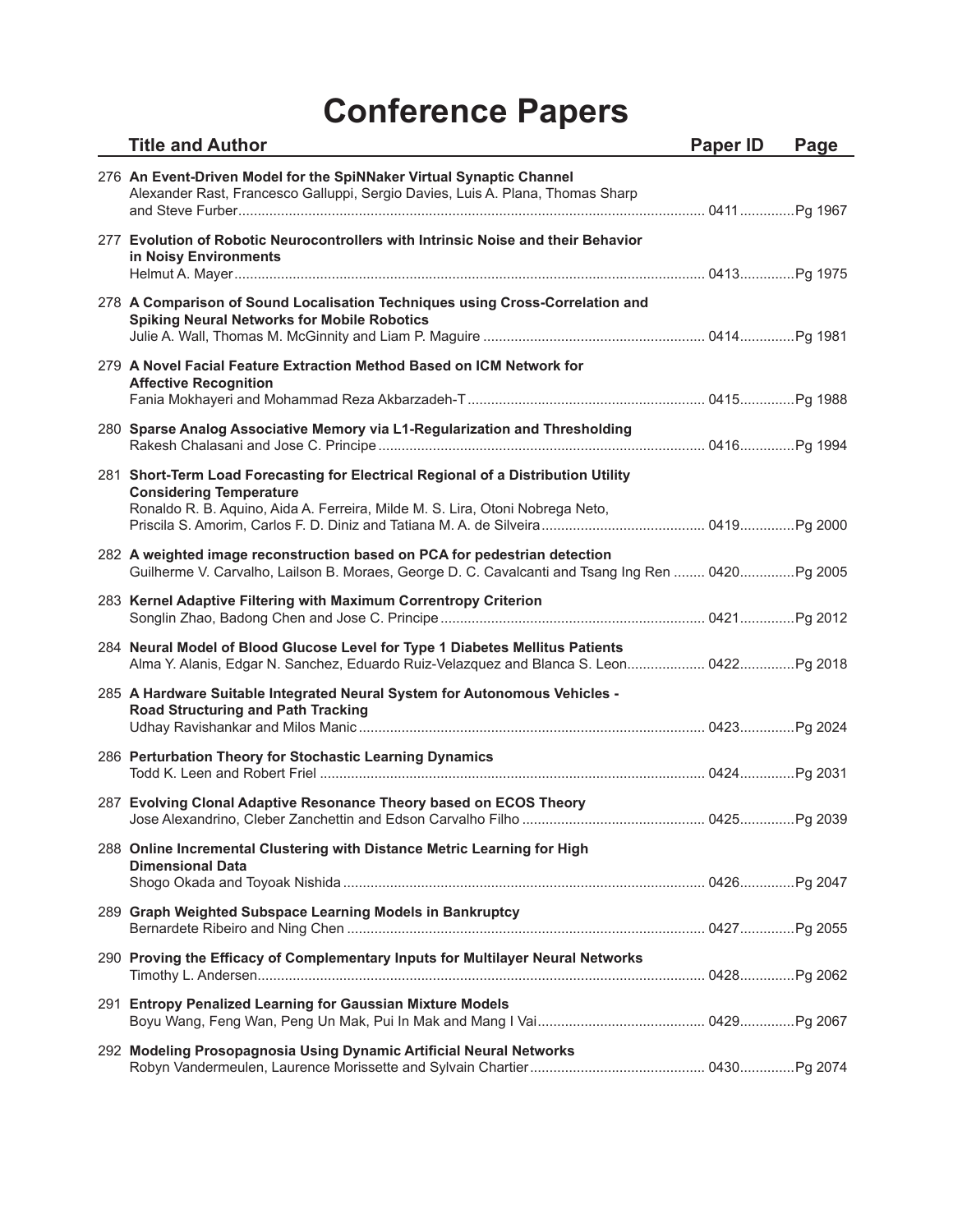| <b>Title and Author</b>                                                                                                                                                                                                                                                                           | Paper ID | Page |
|---------------------------------------------------------------------------------------------------------------------------------------------------------------------------------------------------------------------------------------------------------------------------------------------------|----------|------|
| 293 A Low-Power Memristive Neuromorphic Circuit Utilizing a Global/Local<br><b>Training Mechanism</b>                                                                                                                                                                                             |          |      |
| 294 The Effects of Neuromodulation on Human-Robot Interaction in Games of<br><b>Conflict and Cooperation</b><br>Derrik E. Asher, Andrew Zaldivar, Brian Barton, Alyssa A. Brewer and Jeffrey L. Krichmar 0432Pg 2087                                                                              |          |      |
| 295 Optimizing Drug Therapy with Reinforcement Learning: The Case of<br><b>Anemia Management</b>                                                                                                                                                                                                  |          |      |
| 296 A Hybrid System Ensemble Based Time Series Signal Classification on Driver<br><b>Alertness Detection</b>                                                                                                                                                                                      |          |      |
| 297 A Neurophysiologically Inspired Hippocampus Based Associative-ART Artificial<br><b>Neural Network Architecture</b><br>Craig M. Vineyard, Stephen J. Verzi, Michael L. Bernard, Shawn E. Taylor,<br>Wendy L. Shaneyfelt, Irene Dubicka, Jonathan T. McClain and Thomas P. Caudeli  0437Pg 2100 |          |      |
| 298 Neural Image Thresholding with SIFT-Controlled Gabor Feature                                                                                                                                                                                                                                  |          |      |
| 299 Comparison of Neural Networks-based ANARX and NARX Models by application<br>of correlation tests                                                                                                                                                                                              |          |      |
| 300 A Solution to Harmonic Frequency Problem: Frequency and Phase<br><b>Coding-Based Brain-Computer Interface</b><br>Chi Man Wong, Boyu Wang, Feng Wan, Peng Un Mak, Pui In Mak and Mang I Vai  0440Pg 2119                                                                                       |          |      |
| 301 Coupling Clustering and Visualization for Knowledge Discovery from Data                                                                                                                                                                                                                       |          |      |
| 302 Retrospective Learning of Spatial Invariants During Object Classification by<br><b>Embodied Autonomous Neural Agents</b><br>Thomas P. Caudell, Cheir T. Burch, Mustafa Zengin, Nathan Gauntt and Michael J. Healy  0444Pg 2135                                                                |          |      |
| 303 A New Sensitivity-Based Pruning Technique for Feed-Forward Neural Networks<br><b>That Improves Generalization</b>                                                                                                                                                                             |          |      |
| 304 Traffic Sign Classification using K-d trees and Random Forests                                                                                                                                                                                                                                |          |      |
| 305 Battery State of Charge Estimation Based on a Combined Model of Extended<br><b>Kalman Filter and Neural Networks</b>                                                                                                                                                                          |          |      |
| 306 Visual attention using spiking neural maps                                                                                                                                                                                                                                                    |          |      |
| 307 Water Quantity Prediction Based on Particle Swarm Optimization and<br><b>Evolutionary Algorithm Using Recurrent Neural Networks</b>                                                                                                                                                           |          |      |
| 308 Hospital Foundation Actions: Neural Network Model Variable Importance                                                                                                                                                                                                                         |          |      |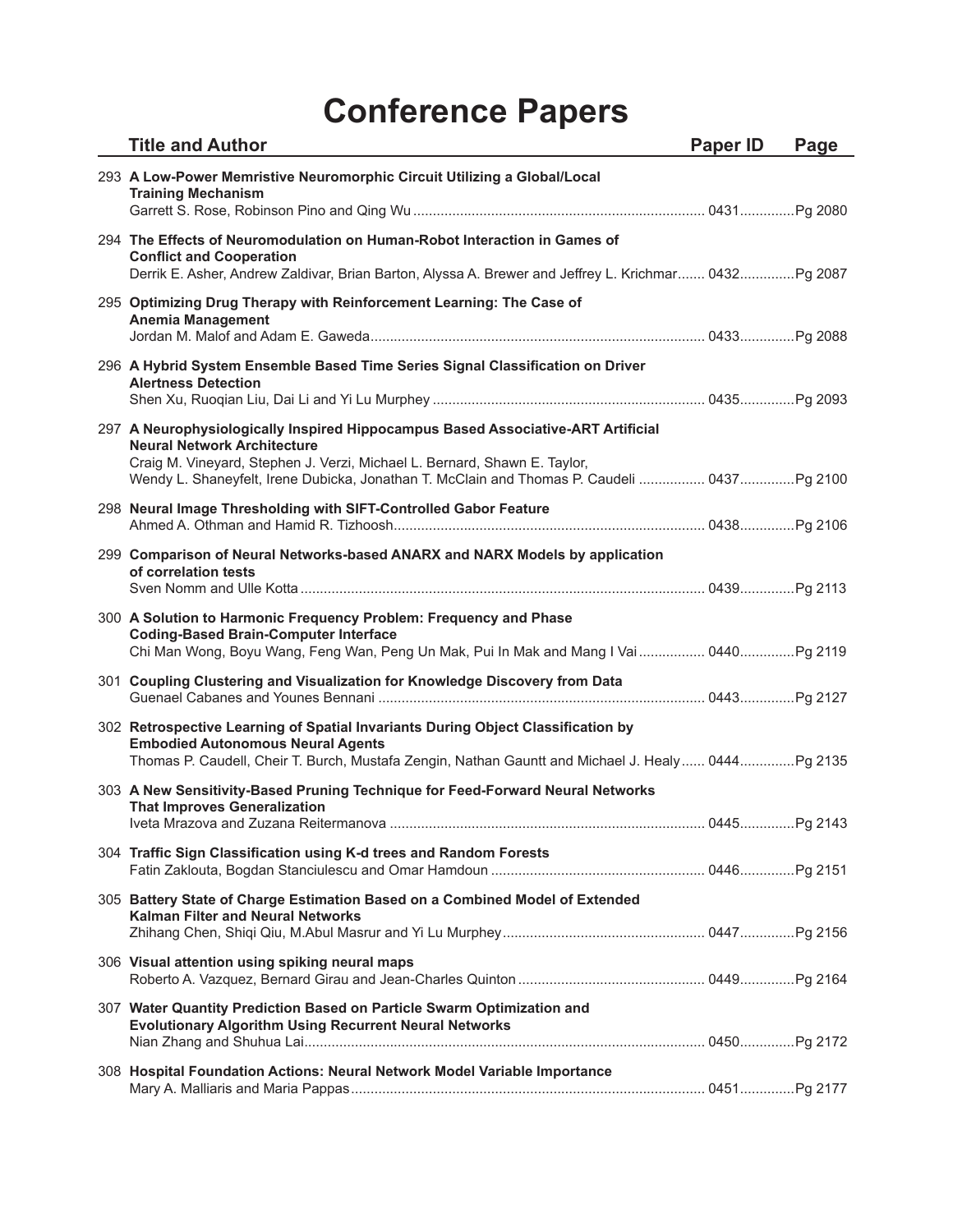| <b>Title and Author</b>                                                                                                                                                                                          | Paper ID | Page |
|------------------------------------------------------------------------------------------------------------------------------------------------------------------------------------------------------------------|----------|------|
| 309 A Hybrid PCA-LDA Model for Dimesion Reduction                                                                                                                                                                |          |      |
| 310 3D Modeling of Virtualized Reality Objects Using Neural Computing<br>Andres F. Serna-Morales, Flavio Prieto, Eduardo Bayro-Corrochano and Edgar N. Sanchez  0453Pg 2191                                      |          |      |
| 311 A Neural Network model for spatial mental imagery investigation:<br>A study with the humanoid robot platform iCub<br>Alessandro G. Di Nuovo, Davide Marocco, Santo Di Nuovo and Angelo Cangelosi 0454Pg 2199 |          |      |
| 312 Recognition of Human Physical Activity based on a novel Hierarchical<br><b>Weighted Classification scheme</b>                                                                                                |          |      |
| 313 A Support Vector Machines Network for Traffic Sign Recognition                                                                                                                                               |          |      |
| 314 Local learning rules for spiking neurons with dendrite.                                                                                                                                                      |          |      |
| 315 Optimal Operation via a Recurrent Neural Network of a Wind-Solar Energy System                                                                                                                               |          |      |
| 316 Embedded Power Quality Monitoring System based on Independent<br><b>Component Analysis and SVMs</b>                                                                                                          |          |      |
| 317 Combining Different Ways to Generate Diversity in Bagging Models:<br><b>An Evolutionary Approach</b><br>Diego Silveira Costa Nascimento, Anne Magaly de Paula Canuto,                                        |          |      |
| 318 A Fast Learning Complex-valued Neural Classifier for Real-valued<br><b>Classification Problems</b><br>Savitha Ramasamy, Sundaram Suresh and Sundararajan Narasimhan  0467Pg 2243                             |          |      |
| 319 Supervised Learning in a Single Layer Dynamic Synapses Neural Network                                                                                                                                        |          |      |
| 320 Knife-Edge Scanning Microscopy for Connectomics Research<br>Yoonsuck Choe, David Mayerich, Jaerock Kwon, Daniel Miller, Ji Ryang Chung,                                                                      |          |      |
| 321 The Role of Orientation Diversity in Binocular Vergence Control                                                                                                                                              |          |      |
| 322 Learning Random Subspace Novelty Detection Filters                                                                                                                                                           |          |      |
| 323 Supervised Link Prediction in Weighted Networks                                                                                                                                                              |          |      |
| 324 Class of all i-v dynamics for memristive elements in Pattern Recognition Systems                                                                                                                             |          |      |
| 325 A Batch Self-Organizing Maps Algorithm Based on Adaptive Distances                                                                                                                                           |          |      |
| 326 Robust Locally Linear Embedding using Penalty Functions                                                                                                                                                      |          |      |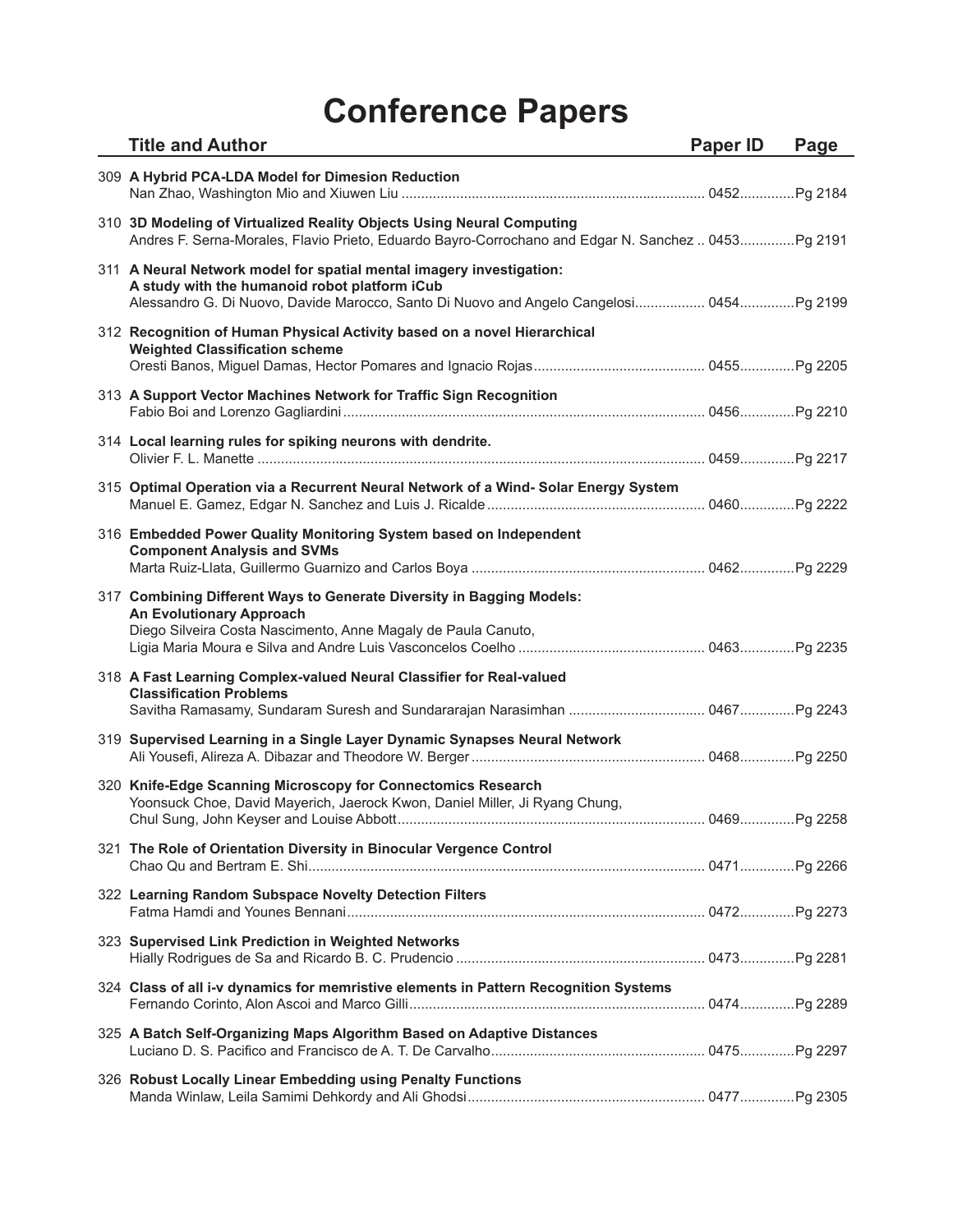| <b>Title and Author</b>                                                                                                                                                                                                 | <b>Paper ID</b> | Page |
|-------------------------------------------------------------------------------------------------------------------------------------------------------------------------------------------------------------------------|-----------------|------|
| 327 Hybrid Learning Based on Multiple Self-organizing Maps and Genetic Algorithm                                                                                                                                        |                 |      |
| 328 Multiple Distribution Data Description Learning Method for Novelty Detection<br>Trung Le, Dat Tran, Phuoc Nguyen, Wanli Ma and Dharmendra Sharma  0481Pg 2321                                                       |                 |      |
| 329 Modeling a System for Monitoring an Object Using Artificial Neural Networks<br>and Reinforcement Learning<br>Helton M. Peixoto, Anthony A. R. Diniz, Nathalee C. Almeida, Jorge D. de Melo,                         |                 |      |
| 330 An Online Actor-Critic Learning Approach with Levenberg-Marquardt Algorithm                                                                                                                                         |                 |      |
| 331 An Improved Neural Architecture for Gaze Movement Control in Target Searching                                                                                                                                       |                 |      |
| 332 Out-of-Sample Eigenvectors in Kernel Spectral Clustering                                                                                                                                                            |                 |      |
| 333 Functional and Physical Constraints for Evolving Small-World Structure<br>in Embodied Networks                                                                                                                      |                 |      |
| 334 GA-PAT-KNN: Framework for Time Series Forecasting<br>Armando Goncalves, Igor Alencar, Tsang Ing-Ren and George C. D. Cavalcanti  0487Pg 2363                                                                        |                 |      |
| 335 A SOM combined with KNN for Classification Task                                                                                                                                                                     |                 |      |
| 336 Discrete Synapse Recurrent Neural Network with Time-Varying Delays<br>for Nonlinear System Modeling and Its Application on Seismic Signal Classification                                                            |                 |      |
| 337 A Novel Neural Network Inspired from Neuroendocrine-Immune System                                                                                                                                                   |                 |      |
| 338 Creative Brain and Abstract Art: a quantitative study on Kandinskij paintings                                                                                                                                       |                 |      |
| 339 Neural PD control with second-order sliding mode compensation<br>for robot manipulators                                                                                                                             |                 |      |
| 340 Memristor synaptic dynamics influence on synchronous behavior of two<br><b>Hindmarsh-Rose neurons</b>                                                                                                               |                 |      |
| 341 Instance Selection Algorithm based on a Ranking Procedure                                                                                                                                                           |                 |      |
| 342 Fuzzy Bio-Interface: Indicating Logicality from Living Neuronal Network and<br><b>Learning Control of Bio-Robot</b><br>Isao Hayashi, Megumi Kiyotoki, Ai Kiyohara, Minori Tokuda and Suguru N. Kudoh  0497  Pg 2417 |                 |      |
| 343 Fast pattern matching with time-delay neural networks                                                                                                                                                               |                 |      |
| 344 Guided fuzzy clustering with multi-prototypes                                                                                                                                                                       |                 |      |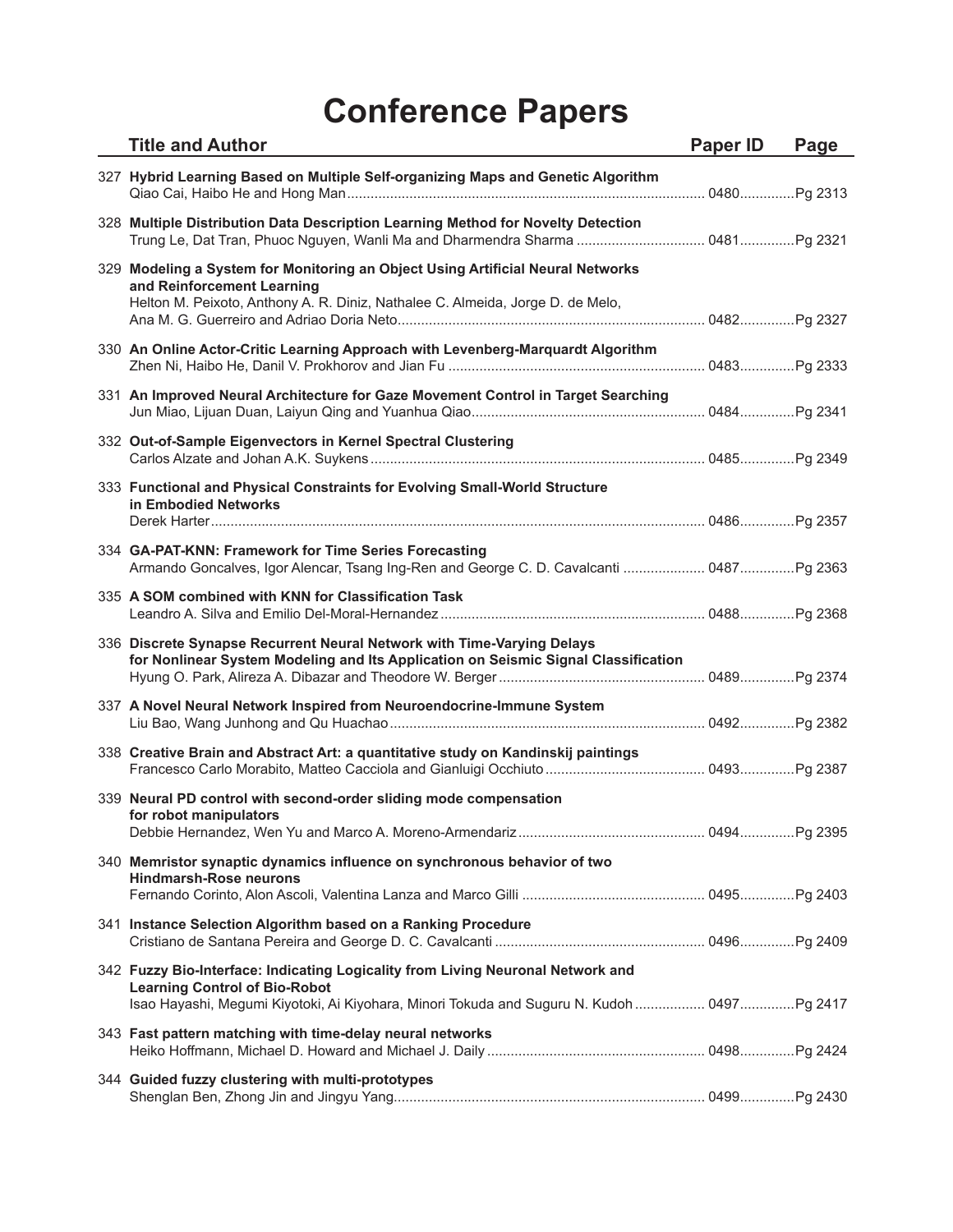| <b>Title and Author</b>                                                                                                                                                                                                               | Paper ID | Page |
|---------------------------------------------------------------------------------------------------------------------------------------------------------------------------------------------------------------------------------------|----------|------|
| 345 Lag Selection for Time Series Forecasting using Particle Swarm Optmization<br>Gustavo H. T. Ribeiro, Paulo S. G. de Neto, George D. C. Cavalcanti and Ing Ren Tsang  0501Pg 2437                                                  |          |      |
| 346 Preliminary Studies on Parameter Aided EKF-CRTRL Equalizer Training<br>for Fast Fading Channels                                                                                                                                   |          |      |
| 347 A Simulation Environment for Volatility Analysis of Developed<br>and in Development Markets                                                                                                                                       |          |      |
| 348 An Innovative Positional Pattern Detection Tool Applied to<br><b>GAL4 Binding Sites in Yeast</b>                                                                                                                                  |          |      |
| 349 Application of Hybrid Learning Strategy for Manipulator Robot                                                                                                                                                                     |          |      |
| 350 CAVE-SOM: Immersive Visual Data Mining Using 3D Self-Organizing Maps                                                                                                                                                              |          |      |
| 351 A Comparative Study of Classification Methods for Gesture Recognition<br>using a 3-axis Accelerometer                                                                                                                             |          |      |
| 352 Biologically Inspired Model for Crater Detection                                                                                                                                                                                  |          |      |
| 353 A Fast Optimized Semi-Supervised Non-Negative Matrix Factorization Algorithm                                                                                                                                                      |          |      |
| 354 Magnetic Resonance Imaging Estimation of Longitudinal Relaxation Rate<br>Change in Dual Gradient Echo Sequences Using an Adaptive Model<br>Hassan Bagher-Ebadian, Siamak P. Nejad-Davarani, Meser M. Ali, Stephen Brown,          |          |      |
| 355 A Sequential Learning Algorithm for Meta-Cognitive Neuro-Fuzzy Inference<br><b>System for Classification Problems</b>                                                                                                             |          |      |
| 356 Toward Constructive Methods for Sigmoidal Neural Networks -<br><b>Function Approximation in Engineering Mechanics Applications</b><br>Jin-Song Pei, Joseph P. Wright, Sami F. Masri, Eric C. Mai and Andrew W. Smyth  0517Pg 2513 |          |      |
| 357 A New Efficient SVM and Its Application to Real-time Accurate Eye Localization                                                                                                                                                    |          |      |
| 358 Kernel Principal Subspace Mahalanobis Distances for Outlier Detection                                                                                                                                                             |          |      |
| 359 Performance and Features of Multi-Layer Perceptron with Impulse Glial Network                                                                                                                                                     |          |      |
| 360 Robust Jordan Network for Nonlinear Time Series Prediction                                                                                                                                                                        |          |      |
| 361 Global Stability Analysis Using the Method of Reduction of Dissipativity Domain                                                                                                                                                   |          |      |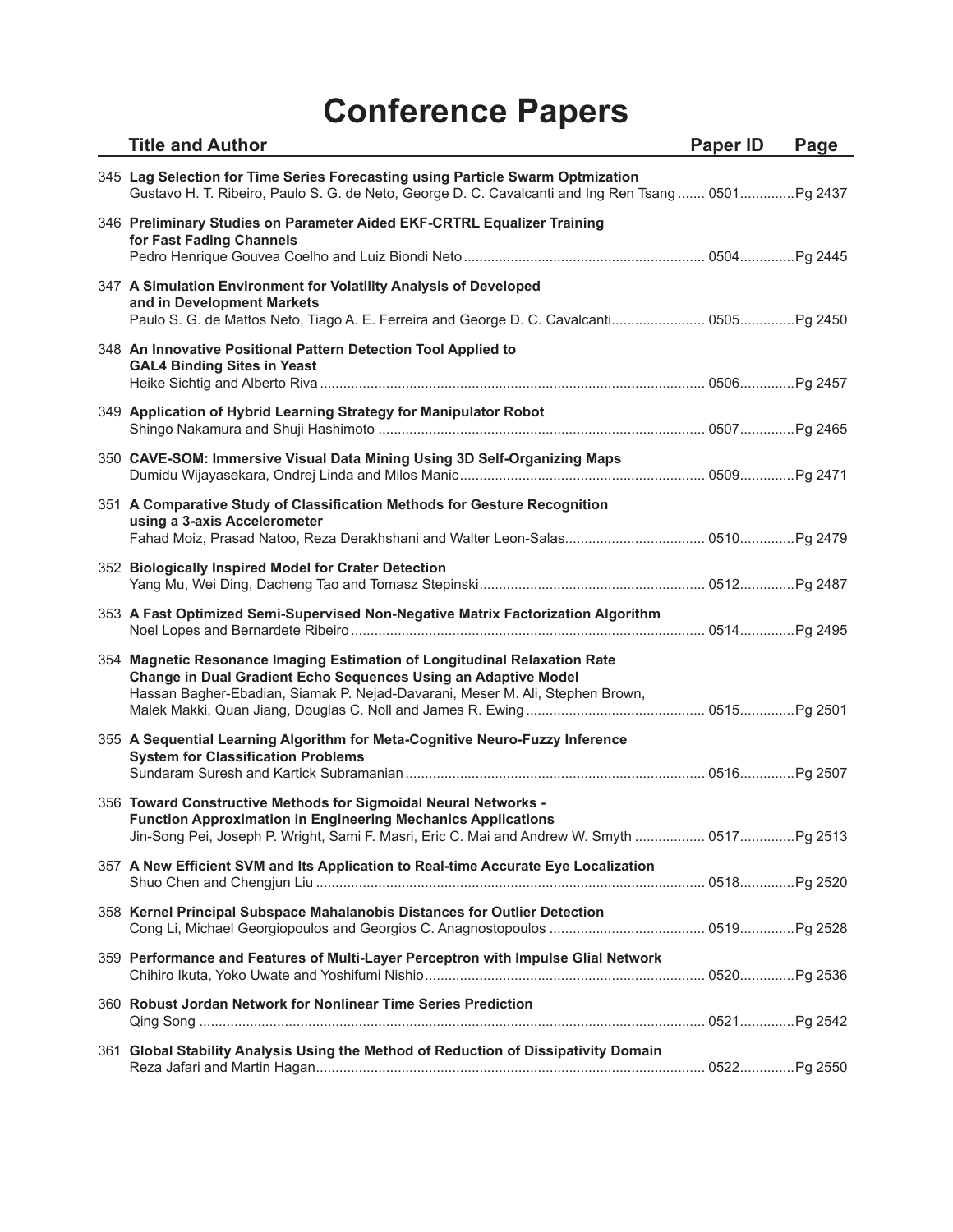| <b>Title and Author</b>                                                                                                                                                                                                                                                         | <b>Paper ID</b> | Page |
|---------------------------------------------------------------------------------------------------------------------------------------------------------------------------------------------------------------------------------------------------------------------------------|-----------------|------|
| 362 Magnetic Resonance Estimation of Longitudinal Relaxation Time (T1) in<br>Spoiled Gradient Echo Using an Adaptive Neural Network<br>Hassan Bagher-Ebadian, Rajan Jain, Ramesh Paudyal, Siamak P. Nejad-Davarani,                                                             |                 |      |
| 363 Stability analysis of neural plasticity rules for implementation on memristive<br>neuromorphic hardware<br>Zlatko Vasilkoski, Heather Ames, Ben Chandler, Anatoli Gorchetchnikov, Jasmin Leveille,                                                                          |                 |      |
| 364 Group Lasso Regularized Multiple Kernel Learning for Heterogeneous<br><b>Feature Selection</b>                                                                                                                                                                              |                 |      |
| 365 Closed-form Cauchy-Schwarz pdf Divergence for Mixture of Gaussians                                                                                                                                                                                                          |                 |      |
| 366 Composite Power System Reliability Evaluation Using Support Vector Machines<br>on a Multicore Platform                                                                                                                                                                      |                 |      |
| 367 Analysis and Improvement of Multiple Optimal Learning Factors for<br><b>Feed-Forward Networks</b>                                                                                                                                                                           |                 |      |
| 368 Review and Unification of Learning Framework in Cog Ex Machina Platform<br>for Memristive Neuromorphic Hardware<br>Anatoli Gorchetchnikov, Massimiliano Versace, Heather Ames, Ben Chandler,<br>Jasmin Leveille, Gennady Livitz, Ennio Mingolla, Greg Snider, Rick Amerson, |                 |      |
| 369 Optimal Output Gain Algorithm for Feed-Forward Network Training                                                                                                                                                                                                             |                 |      |
| 370 Tangent Space Guided Intelligent Neighbor Finding                                                                                                                                                                                                                           |                 |      |
| 371 A Hybrid Fuzzy Q Learning algorithm for robot navigation                                                                                                                                                                                                                    |                 |      |
| 372 A Texture-based Method for Classifying Cracked Concrete Surfaces from<br><b>Digital Images using Neural Networks</b>                                                                                                                                                        |                 |      |
| 373 Designing Associative Memories Implemented via Recurrent Neural Networks<br>for Pattern Recognition<br>Jose A. Ruz-Hernandez, Maria U. Suarez-Duran, Ramon Garcia-Hernandez,                                                                                                |                 |      |
| 374 Evaluating dependence in spike train metric spaces<br>Sohan Seth, Austin Brockmeier, John S. Choi, Mulugeta Semework,                                                                                                                                                       |                 |      |
| 375 An Extended Evolving Spiking Neural Network Model for Spatio-Temporal<br><b>Pattern Classification</b><br>Haza Nuzly Abdull Hamed, Nikola Kasabov, Siti Mariyam Shamsuddin,                                                                                                 |                 |      |
| 376 Turning Bayesian Model Averaging Into Bayesian Model Combination                                                                                                                                                                                                            |                 |      |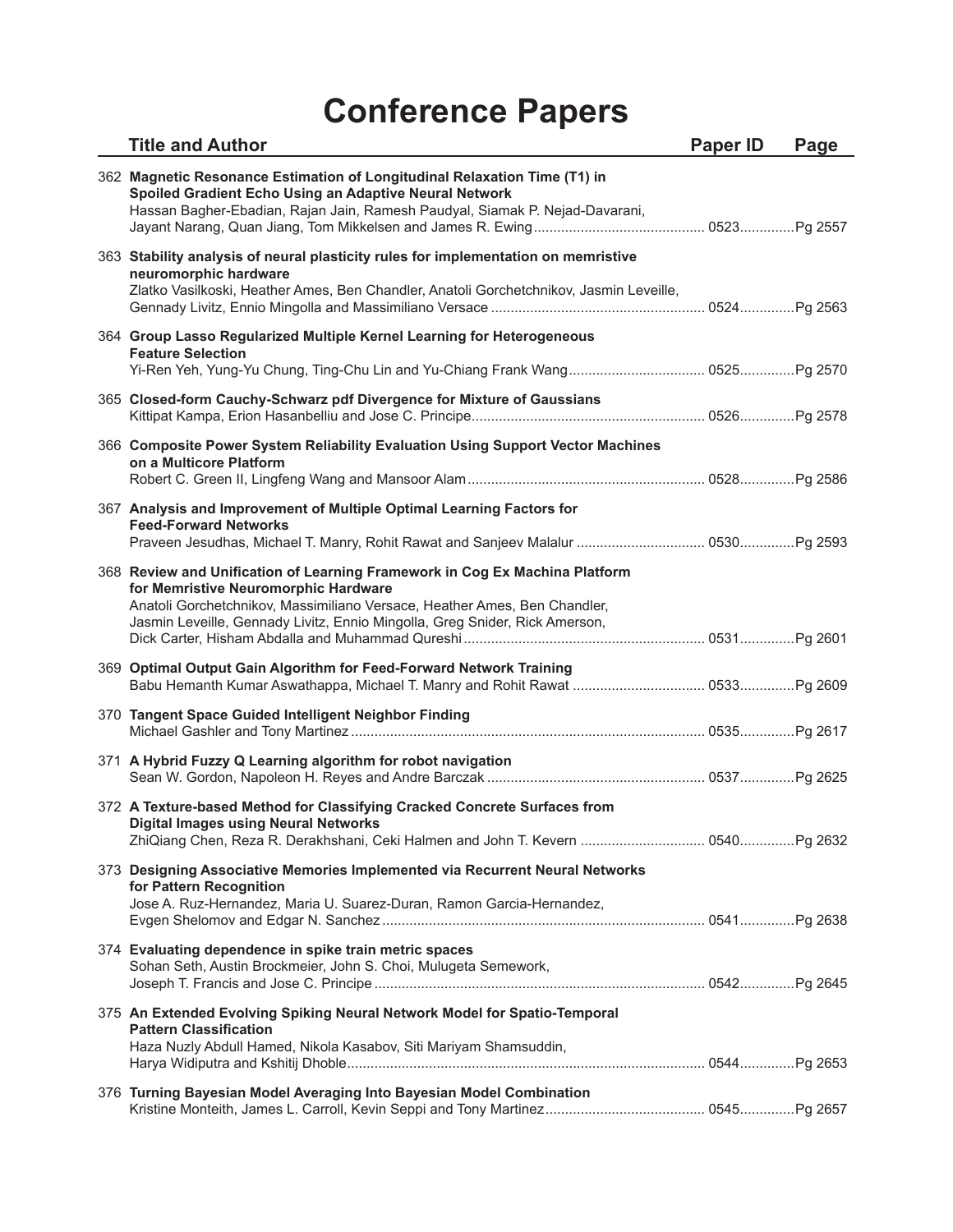| <b>Title and Author</b>                                                                                                                                                                                   | <b>Paper ID</b> | Page |
|-----------------------------------------------------------------------------------------------------------------------------------------------------------------------------------------------------------|-----------------|------|
| 377 PCA and Gaussian Noise in MLP Neural Network Training Improve<br><b>Generalization in Problems with Small and Unbalanced Data Sets</b>                                                                |                 |      |
| 378 Problems of Temporal Granularity in Robot control: Levels of Adaptation and<br>a Necessity of Self-Confidence                                                                                         |                 |      |
| 379 Multiple Memristor Read and Write Circuit for Neuromorphic Applications<br>Chris Yakopcic, Tarek M. Taha, Guru Subramanyam and Stanley Rogers  0548 Pg 2676                                           |                 |      |
| 380 Gaze Tracking Based On Pupil Estimation Using Multilayer Perception                                                                                                                                   |                 |      |
| 381 Improving Classification Accuracy by Identifying and Removing Instances<br>that Should Be Misclassified                                                                                               |                 |      |
| 382 Optimistic bias in the assessment of high dimensional classifiers<br>with a limited dataset                                                                                                           |                 |      |
| 383 BSOM network for pupil segmentation<br>Gabriel S. Vasconcelos, Carlos A. C. M. Bastos, Tsang Ing Ren                                                                                                  |                 |      |
| 384 Adaptive Neuro-Fuzzy Control of Dynamical Systems                                                                                                                                                     |                 |      |
| 385 GPGPU Acceleration of Cellular Simultaneous Recurrent Networks Adapted<br>for Maze Traversals<br>Kenneth L. Rice, Tarek M. Taha, Khan M. Iftekharuddin, Keith Anderson and Teddy Salan 0558Pg 2717    |                 |      |
| 386 Forecasting Time Series with a Logarithmic Model for the Polynomial<br><b>Artificial Neural Networks</b><br>J. Carlos Luna-Sanchez, Eduardo Gomez-Ramirez, Kaddour Najim and Enso Ikonen  0560Pg 2725 |                 |      |
| 387 Parameter Selection for Smoothing Splines using Stein's Unbiased<br><b>Risk Estimator (SURE)</b><br>Sepideh Seifzadeh, Mohammad Rostami, Ali Ghodsi and Fakhreddine Karray  0561Pg 2733               |                 |      |
| 388 Semi-supervised Learning in Nonstationary Environments                                                                                                                                                |                 |      |
| 389 Classification of EEG During Imagined Mental Tasks by Forecasting with<br><b>Iman Recurrent Neural Networks</b>                                                                                       |                 |      |
| 390 Development of a Mix-Design Based Rapid Chloride Permeability Assessment<br><b>Model Using Neuronets</b>                                                                                              |                 |      |
| 391 Percolation in Memristive Networks                                                                                                                                                                    |                 |      |
| 392 A Rough-Fuzzy Hybrid Approach on a Neuro-Fuzzy Classifier for High<br><b>Dimensional Data</b>                                                                                                         |                 |      |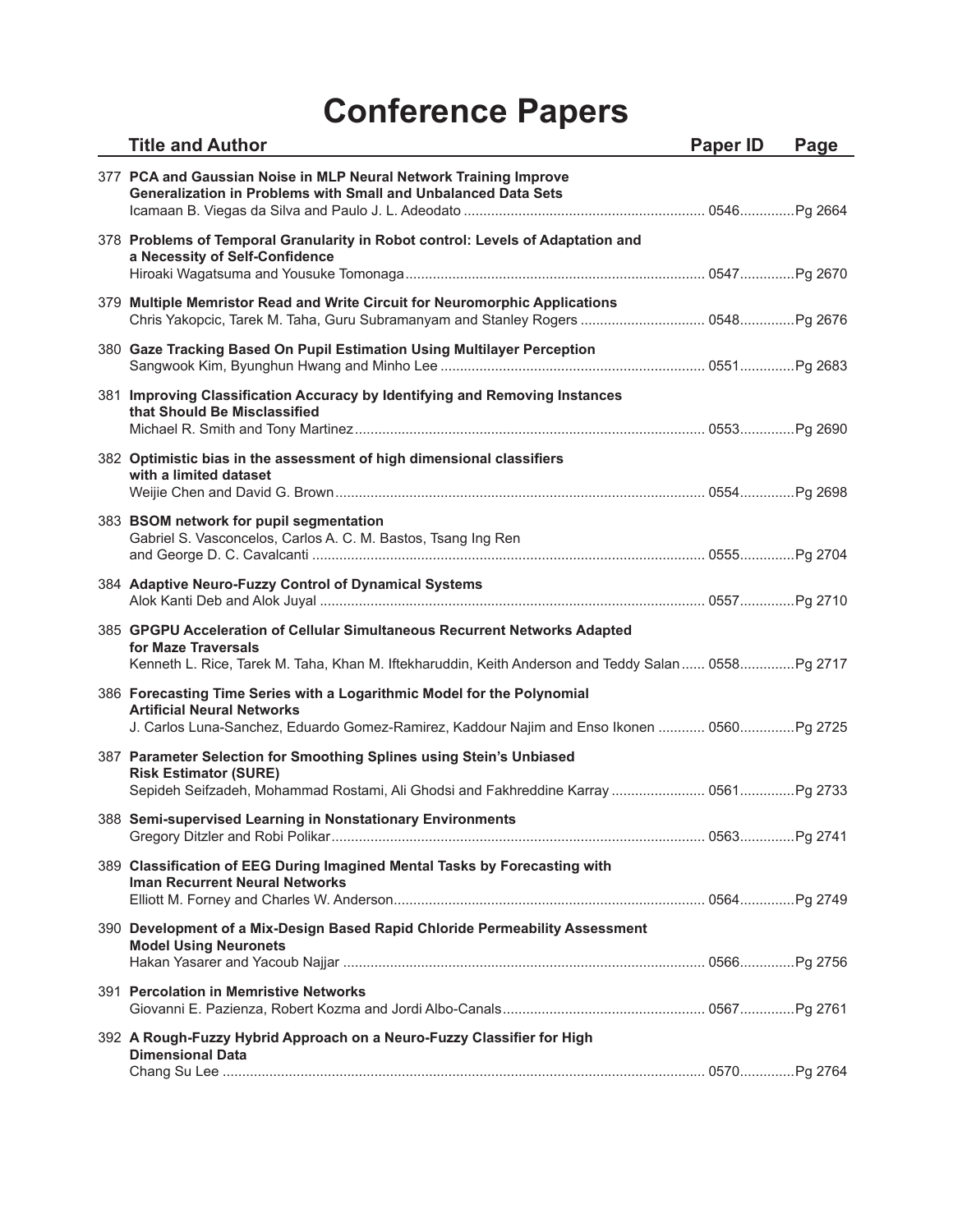| <b>Title and Author</b>                                                                                                                                           | Paper ID | Page |
|-------------------------------------------------------------------------------------------------------------------------------------------------------------------|----------|------|
| 393 Parameterized Online quasi-Newton Training for High-Nonlinearity Function<br><b>Approximation using Multilayer Neural Networks</b>                            |          |      |
| 394 A GPU based Parallel Hierarchical Fuzzy ART Clustering                                                                                                        |          |      |
| 395 A Class of Fast Quaternion Valued Variable Stepsize Stochastic Gradient<br><b>Learning Algorithms for Vector Sensor Processes</b>                             |          |      |
| 396 Decentralized Neural Block Control for an Industrial PA10-7CE Robot Arm<br>Ramon Garcia-Hernandez, Edgar N. Sanchez, Victor Santibanez                        |          |      |
| 397 Where-What Network 5: Dealing with Scales for Objects in Complex Backgrounds                                                                                  |          |      |
| 398 Fully Complex-valued ELM Classifiers for Human Action Recognition                                                                                             |          |      |
| 399 Traffic Sign Recognition with Multi-Scale Convolutional Networks                                                                                              |          |      |
| 400 Model-based clustering with Hidden Markov Model regression for time series<br>with regime changes                                                             |          |      |
| 401 Synapse Maintenance in the Where-What Network                                                                                                                 |          |      |
| 402 Ant Colony Optimization Changing the Rate of Dull Ants and its<br><b>Application to QAP</b>                                                                   |          |      |
| 403 Integrating multi-sensory input in the body model - a RNN approach to connect<br>visual features and motor control                                            |          |      |
| 404 Hierarchical Discriminative Sparse Coding via Bidirectional Connections<br>Zhengping Ji, Wentao Huang, Garrett Kenyon and Luis M. A. Bettencourt  0586Pg 2844 |          |      |
| 405 Semi-supervised monitoring of electric load time series for unusual patterns                                                                                  |          |      |
| 406 Adaptive Self-Protective Motion based on Reflex Control<br>Toshihiko Shimizu, Ryo Saegusa, Shuhei Ikemoto, Hiroshi Ishiguro and Giorgio Metta  0594Pg 2860    |          |      |
| 407 Active Perception for Action Mirroring                                                                                                                        |          |      |
| 408 Nonlinear Multi-model Ensemble Prediction Using Dynamic Neural Network<br>with Incremental Learning                                                           |          |      |
| 409 A Fast Incremental Kernel Principal Component Analysis for Learning Stream<br>of Data Chunks                                                                  |          |      |
| 410 A Hierarchical, Nonparametric, Sequential Change-Detection Test                                                                                               |          |      |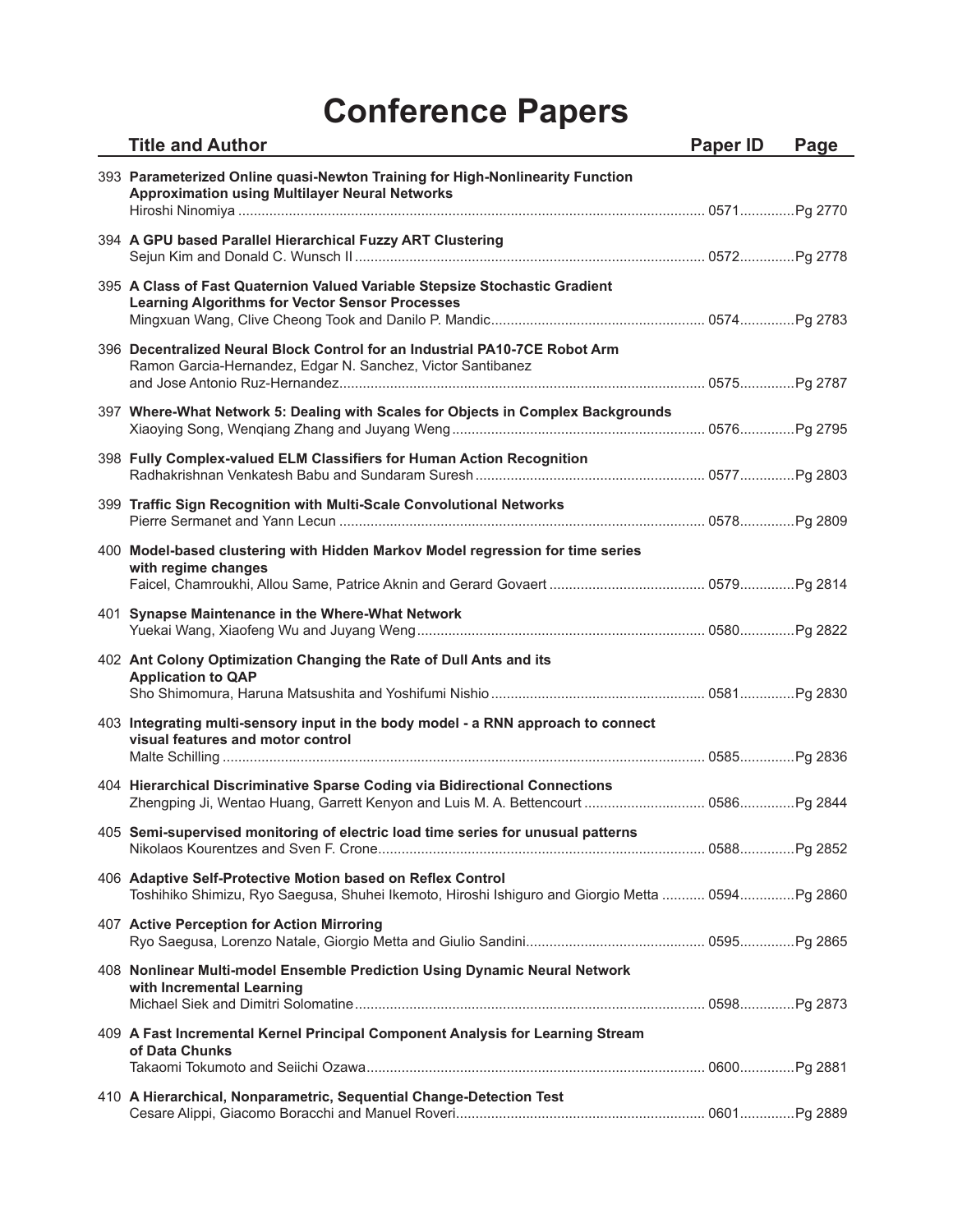| <b>Title and Author</b>                                                                                                                                                                                                      | <b>Paper ID</b> | Page |
|------------------------------------------------------------------------------------------------------------------------------------------------------------------------------------------------------------------------------|-----------------|------|
| 411 Nonlinear Adaptive Flight Control Using Sliding Mode Online Learning                                                                                                                                                     |                 |      |
| 412 Metamodeling for Large-Scale Optimization Tasks Based on Object Networks<br>Ludmilla Werbos, Robert Kozma, Rodrigo Silva-Lugo, Giovanni E. Pazienza                                                                      |                 |      |
| 413 Incremental 2-Directional 2-Dimensional Linear Discriminant Analysis for<br><b>Multitask Pattern Recognition</b>                                                                                                         |                 |      |
| 414 Neuromorphic Motivated Systems                                                                                                                                                                                           |                 |      |
| 415 Blind Signal Separation in Distributed Space-Time Coding Systems Using<br>the FastICA Algorithm<br>Xianxue Fan, Jorge Igual, Raul Llinares, Addisson Salazar and Gang Wu  0614Pg 2925                                    |                 |      |
| 416 A Neural Architecture to Address Reinforcement Learning Problems                                                                                                                                                         |                 |      |
| 417 Inferring method of the Gene Regulatory Networks using Neural Networks<br><b>Adopting a Majority Rule</b>                                                                                                                |                 |      |
| 418 The Visually-Guided Adaptive Robot (ViGuAR)<br>Gennady Livitz, Heather Ames, Ben Chandler, Anatoli Gorchetchnikov, Jasmin Leveille,<br>Zlatko Vaskoski, Massimiliano Versace, Ennio Mingolla, Greg Snider, Rick Amerson, |                 |      |
| 419 Accelerated Learning of Generalized Sammon Mappings<br>Yinjie Huang, Michael Georgiopoulos and Georgios C. Anagnostopoulos 0621 Pg 2952                                                                                  |                 |      |
| 420 A Neural Model of Motor Synergies                                                                                                                                                                                        |                 |      |
| 421 Optimization of Spiking Neural Networks with Dynamic Synapses for Spike<br><b>Sequence Generation using PSO</b><br>Ammar Mohemmed, Satoshi Matsuda, Stefan Schliebs, Kshitij Dhoble                                      |                 |      |
| 422 A Neurodynamical Model of Context-Dependent Category Learning                                                                                                                                                            |                 |      |
| 423 Three Theorems: Brain-like Networks Logically Reason and Optimally Generalize                                                                                                                                            |                 |      |
| 424 Real Time Vehicle Speed Prediction using a Neural Network Traffic Model<br>Jungme Park, Dai Li, Yi L. Murphey, Johannes Kristinsson, Ryan McGee,                                                                         |                 |      |
| 425 Audio Visual Cues in Driver Affect Characterization: Issues and Challenges in<br><b>Developing Robust Approaches</b>                                                                                                     |                 |      |
| 426 Optimization of Wavelet Neural Networks for Nonlinear System Identification                                                                                                                                              |                 |      |
| 427 Reinforcement Active Learning Hierarchical Loops                                                                                                                                                                         |                 |      |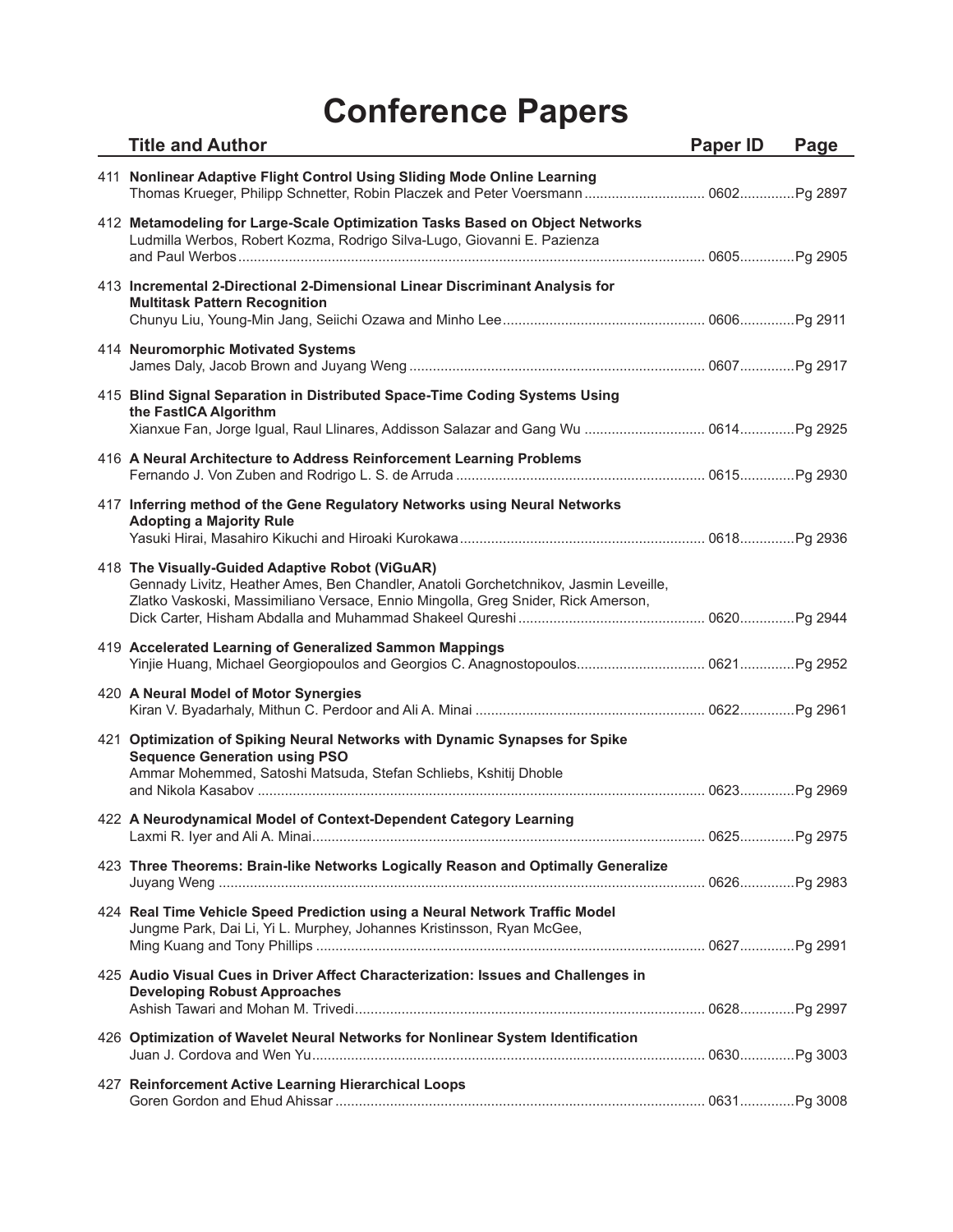| <b>Title and Author</b>                                                                                                                                                                                      | Paper ID | Page |
|--------------------------------------------------------------------------------------------------------------------------------------------------------------------------------------------------------------|----------|------|
| 428 Modeling Dopamine and Serotonin Systems in a Visual Recognition Network                                                                                                                                  |          |      |
| 429 The Schizophrenic Brain: A Broken Hermeneutic Circle. Some New Insights<br>and Results                                                                                                                   |          |      |
| 430 Multinomial Squared Direction Cosines Regression                                                                                                                                                         |          |      |
| 431 A Novel Multilayer Neural Network Model for Heat Treatment of Electroless<br><b>Ni-P Coatings</b>                                                                                                        |          |      |
| 432 Reconfigurable N-Level Memristor Memory Design<br>Cory E. Merkel, Nakul Nagpal, Sindhura Mandalapu and Dhireesha Kudithipudi 0642Pg 3042                                                                 |          |      |
| 433 A Self-Organizing Neural Scheme for Road Detection in Varied Environments                                                                                                                                |          |      |
| 434 A Hierarchical Approach to Represent Relational Data Applied to Clustering Tasks<br>Joao Carlos Xavier Junior, Anne M P Canuto, Alex A Freitas, Luiz M G Goncalves                                       |          |      |
| 435 Inferring Cascading Network-Power Disruptions and Sustainability                                                                                                                                         |          |      |
| 436 Semantic Knowledge Inference from Online News Media using<br>an LDA-NLP Approach                                                                                                                         |          |      |
| 437 Optimizing The Quality of Bootstrap-based Prediction Intervals<br>Abbas Khosravi, Saeid Nahavandi, Doug Creighton and Dipti Srinivasan 0647 Pg 3072                                                      |          |      |
| 438 A Novel Multilayer Neural Network Model for TOA-Based Localization<br>in Wireless Sensor Networks                                                                                                        |          |      |
| 439 Modeling Normal/Epileptic Brain Dynamics with Potential Application<br>in Titration Therapy                                                                                                              |          |      |
| 440 Back to Basics: Operationalizing Data Mining and Visualization<br><b>Techniques for Utilities</b><br>Dora Nakafuji, Thomas Aukai, Lisa Dangelmaier, Chris Reynolds,                                      |          |      |
| 441 Application of Neural Networks in the Classification of Incipient Faults in<br><b>Power Transformers: A Study of Case</b><br>Luciana G. Castanheira, Joao Antonio de Vasconcelos, Agnaldo J. Rocha Reis, |          |      |
| 442 Triply Fuzzy Function Approximation for Bayesian Inference                                                                                                                                               |          |      |
| 443 Direct Heuristic Dynamic Programming with Augmented States                                                                                                                                               |          |      |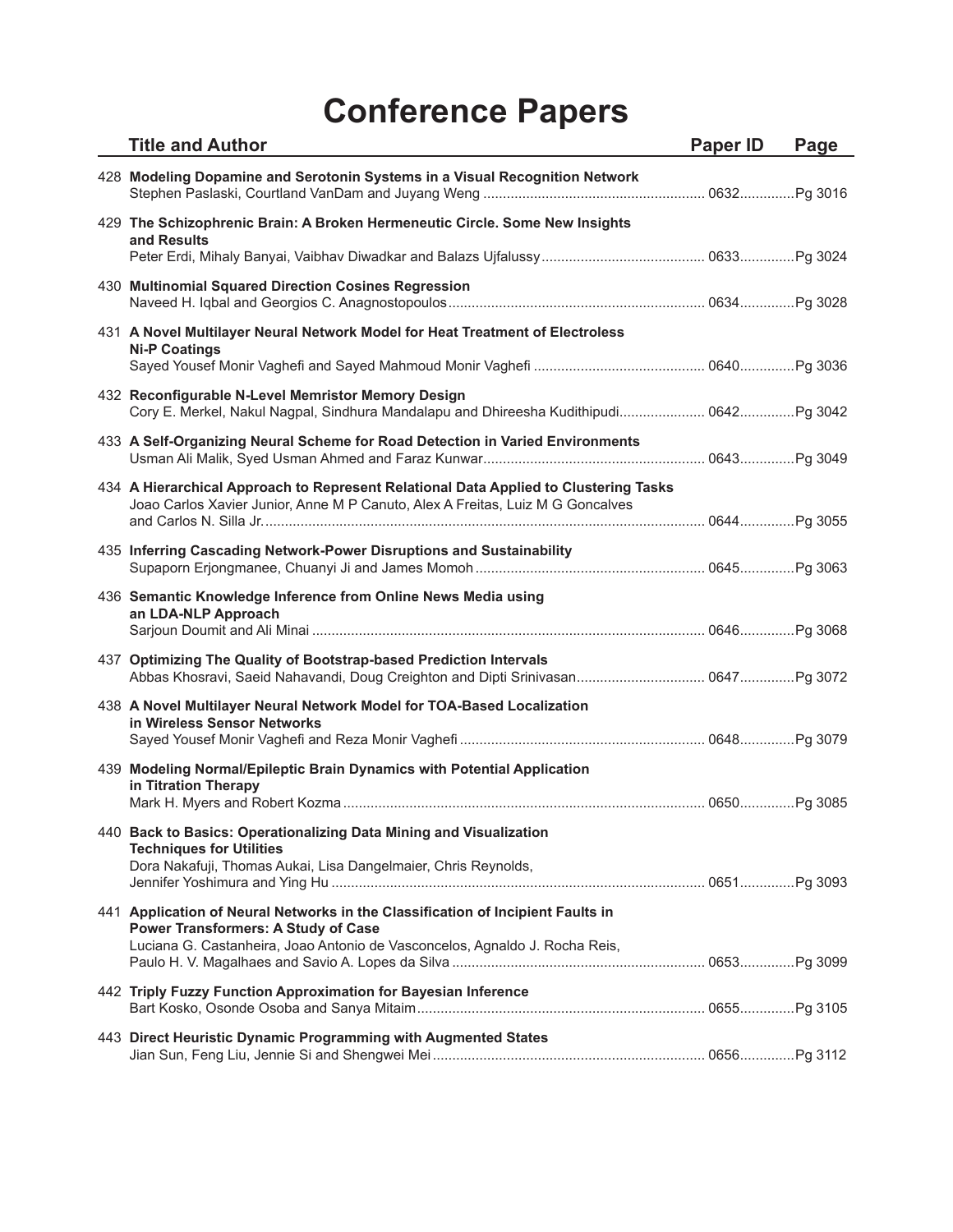| <b>Title and Author</b>                                                                                                                                                                    | <b>Paper ID</b> | Page |
|--------------------------------------------------------------------------------------------------------------------------------------------------------------------------------------------|-----------------|------|
| 444 An Optimal Construction and Training of Second Order RBF Network for<br>Approximation and Illumination invariant Image Segmentation                                                    |                 |      |
| 445 Connectivity and Creativity in Semantic Neural Networks                                                                                                                                |                 |      |
| 446 Random Sampler M-Estimator Algorithm for Robust Function Approximation via<br><b>Feed-Forward Neural Networks</b>                                                                      |                 |      |
| 447 Bio-inspired Models of Memory Capacity, Recall Performance and Theta Phase<br>Precession in the Hippocampus                                                                            |                 |      |
| 448 Exploring Retrograde Signaling via Astrocytes as a Mechanism for Self Repair<br>John J. Wade, Liam J. McDaid, Jim Harkin, Vincenzo Crunelli, J. A. Scott Kelso                         |                 |      |
| 449 Are Probabilistic Spiking Neural Networks Suitable for Reservoir Computing?                                                                                                            |                 |      |
| 450 Hybrid Neural-Evolutionary Model for Electricity Price Forecasting<br>Dipti Srinivasan, Zhang Guofan, Abbas Khosravi, Saeid Nahavandi and Doug Creighton 0666Pg 3164                   |                 |      |
| 451 Exploring the relationship between degrees of self similarity and altered<br>driving states                                                                                            |                 |      |
| 452 Noise Benefits in the Expectation-Maximization Algorithm:<br><b>NEM Theorems and Models</b>                                                                                            |                 |      |
| 453 Simulation of Large Neuronal Networks with Biophysically Accurate Models<br>on Graphics Processors                                                                                     |                 |      |
| 454 Versatile Neural Network Method for Recovering Shape from Shading by<br><b>Model Inclusive Learning</b>                                                                                |                 |      |
| 455 Evolving Recurrent Neural Networks are Super-Turing                                                                                                                                    |                 |      |
| 456 Expanding the Go/NoGo depiction of the action of Basal Ganglia Pathways<br>Kumar Sanjeeva, Rengaswamy Maithreye, Neelima Gupte                                                         |                 |      |
| 457 Modeling Oxytocin Induced Neurorobotic Trust and Intent Recognition<br>in Human-Robot Interaction<br>Sridhar R. Anumandla, Laurence C. Jayet Bray, Corey M. Thibeault, Roger V. Hoang, |                 |      |
| 458 Generation of composed musical structures through recurrent neural networks<br>based on chaotic inspiration                                                                            |                 |      |
| 459 Neurodynamics and the mind                                                                                                                                                             |                 |      |